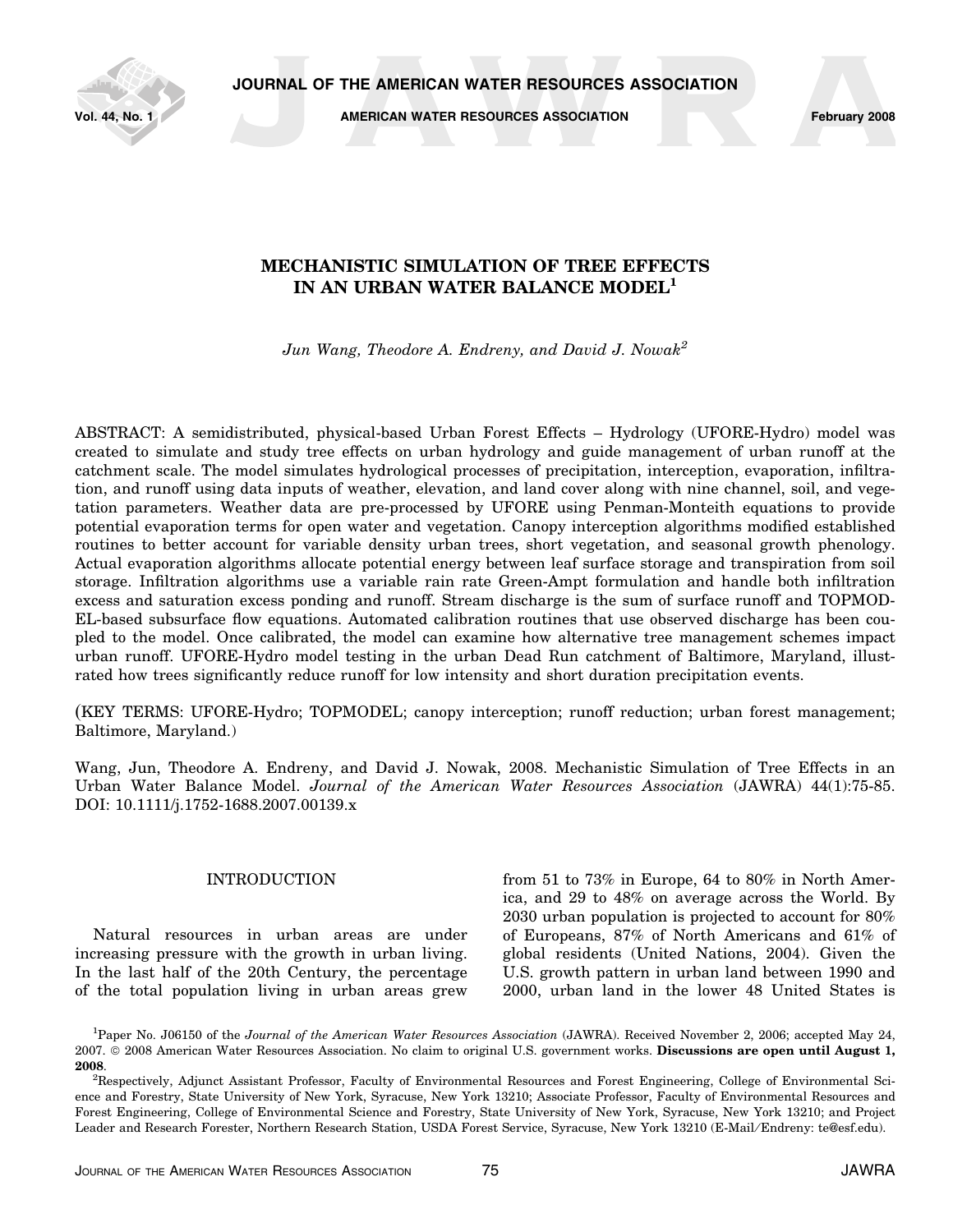projected to increase from 3.1 to 8.1% between 2000 and 2050, an area larger than the state of Montana [\(Nowak and Walton 2005\).](https://www.researchgate.net/publication/233585948_Projected_Urban_Growth_2000-2050_and_Its_Estimated_Impact_on_the_US_Forest_Resource?el=1_x_8&enrichId=rgreq-7249736cdd7635b4cfbf9779bd15ace4-XXX&enrichSource=Y292ZXJQYWdlOzIyNzUxMDU2NjtBUzoxMDI2MDczMTM5NjUwNjFAMTQwMTQ3NDg5ODMwNw==) In the United States, land converted into urban development has predominantly come from rural land classes of forest, pasture, and range (USGAO, 2001). Many hydrologic studies have been conducted to examine how land use change from rural to urban cover affects the hydrologic processes. These studies, summarized by [Endreny \(2005\)](https://www.researchgate.net/publication/229749876_Land_Use_and_Land_Cover_Effects_on_Runoff_Processes_Urban_and_Suburban_Development?el=1_x_8&enrichId=rgreq-7249736cdd7635b4cfbf9779bd15ace4-XXX&enrichSource=Y292ZXJQYWdlOzIyNzUxMDU2NjtBUzoxMDI2MDczMTM5NjUwNjFAMTQwMTQ3NDg5ODMwNw==), generally conclude conversion to urban cover reduces interception by removing trees and vegetative cover, decreases infiltration by compacting soils and expanding impervious cover (IC), and decreases evaporation by lowering soil water volumes. The result has been an increase in peak runoff magnitude from precipitation events, which has then scoured and destabilized many urban channels (Riley, 1998). Increased surface runoff collects urban pollutants, and has a detrimental impact on runoff water quality because of significant nonpoint source (i.e., nonindustrial and nonwastewater sources) pollutants of solids, metals, and nutrients (WEF⁄ASCE, 1998; Butler and Davies, 2000). Urban managers have been examining ways to reduce these receiving water scour and pollution impacts, including measures that increase forest cover to promote forest-stormwater interaction.

Management tools that analyze how increasing forest and associated pervious cover (PC) in urban areas results in a naturalized hydrologic cycle are needed. Conceptually, the forest cover increases interception, the pervious soils with tree root activity increases infiltration, and combined the forest and soils affect boundary layer and soil regimes to increase evapotranspiration. These hydrological changes will trigger additional changes by increasing soil moisture volumes, increasing base flow (i.e., nonstorm flow) to channels, reducing the magnitude of peak runoff, and improving water quality discharges. Such hydrological linkages of urban runoff management are also described in detail by [Horner](https://www.researchgate.net/publication/246275125_Fundamentals_of_Urban_Runoff_Management_Technical_and_Institutional_Issues?el=1_x_8&enrichId=rgreq-7249736cdd7635b4cfbf9779bd15ace4-XXX&enrichSource=Y292ZXJQYWdlOzIyNzUxMDU2NjtBUzoxMDI2MDczMTM5NjUwNjFAMTQwMTQ3NDg5ODMwNw==) et al. [\(1994\)](https://www.researchgate.net/publication/246275125_Fundamentals_of_Urban_Runoff_Management_Technical_and_Institutional_Issues?el=1_x_8&enrichId=rgreq-7249736cdd7635b4cfbf9779bd15ace4-XXX&enrichSource=Y292ZXJQYWdlOzIyNzUxMDU2NjtBUzoxMDI2MDczMTM5NjUwNjFAMTQwMTQ3NDg5ODMwNw==), the Water Environment Federation (WEF⁄ ASCE, 1998), and the U.S. Environmental Protection Agency (USEPA, 1999, 2000). Modeling methods used to examine management of urban stormwater have been used since the 1960s ([James,](https://www.researchgate.net/publication/253302009_Using_a_Digital_Computer_to_Estimate_the_Effects_of_Urban_Development_on_Flood_Peak?el=1_x_8&enrichId=rgreq-7249736cdd7635b4cfbf9779bd15ace4-XXX&enrichSource=Y292ZXJQYWdlOzIyNzUxMDU2NjtBUzoxMDI2MDczMTM5NjUwNjFAMTQwMTQ3NDg5ODMwNw==) [1965](https://www.researchgate.net/publication/253302009_Using_a_Digital_Computer_to_Estimate_the_Effects_of_Urban_Development_on_Flood_Peak?el=1_x_8&enrichId=rgreq-7249736cdd7635b4cfbf9779bd15ace4-XXX&enrichSource=Y292ZXJQYWdlOzIyNzUxMDU2NjtBUzoxMDI2MDczMTM5NjUwNjFAMTQwMTQ3NDg5ODMwNw==)), and in this paper, we provide an integration of 40 years of modeling work.

Many models have evolved in the past 40 years to examine urban hydrology, yet none were built to explicitly examine tree effects on stormwater and development of urban forest management plans. A review of U.S. government supported urban management models found the simulation of forest controls on hydrology as too highly parameterized for management application or overly simplistic and lacking in physical management implications. The SWAT (Soil and Water Assessment Tool) model (Arnold et al., 1998) and TR-55 (SCS, 1975) model, for example, were limited by using a curve number-based infiltration routine, and therefore, had no explicit consideration of vegetation's interception and evaporation contribution, while the Hydrological Simulation Program FORTRAN ([Bicknell](https://www.researchgate.net/publication/244059754_Hydrological_Simulation_Program_-_FORTRAN_User) et al., 1993) and Storm Water Management Model (SWMM) ([Huber and](https://www.researchgate.net/publication/257343223_Storm_Water_Management_Model_User) [Dickinson, 1992](https://www.researchgate.net/publication/257343223_Storm_Water_Management_Model_User)), require numerous input parameters yet do not provide adequate simulation of vegetation interception process. Our research is based on creation of a relatively simple, process-based, forest management and research model that would explicitly represent the effects of vegetation and soils on the urban hydrological cycle.

This paper presents a semidistributed, topographical-based Urban Forest Effects Hydrological (UFORE-Hydro) model that uniquely combines a well established, yet slightly modified, set of interception, storage, infiltration, evaporation, and runoff algorithms. The organization of this paper begins with an explanation of the overall model structure with theory, required inputs, model calibration options, and model outputs. The next section presents the subroutines, their basic algorithms, and the modifications made in this work. The next section illustrates the model application in Dead Run in Baltimore, Maryland. The conclusion section summarizes the work in this paper. This model is available from the USDA Forest Service Northern Research Station in Syracuse, New York.

# MODEL STRUCTURE

## Model Theory

UFORE-Hydro is developed within the OBJTOP (OBJect-oriented, TOPographic) model framework (Wang et al., 2005ab; 2006), which has facilitated design and integration of urban objects representing forest effects. UFORE-Hydro is designed for municipal land cover managers and researchers, with algorithms selected, modified, or developed for minimal data input requirements such that most urban areas would be able to readily apply the model.

UFORE-Hydro, Version 1, is a semidistributed urban soil-vegetation-atmosphere transfer scheme with explicit vertical layers representing the soil, vegetation and atmosphere (see Figure 1). The model represents the watershed surface as impervious or pervious surfaces, with a percent of tree and shrub canopy (SC) cover over either surface. At each timestep, which can be set by the user to any reasonable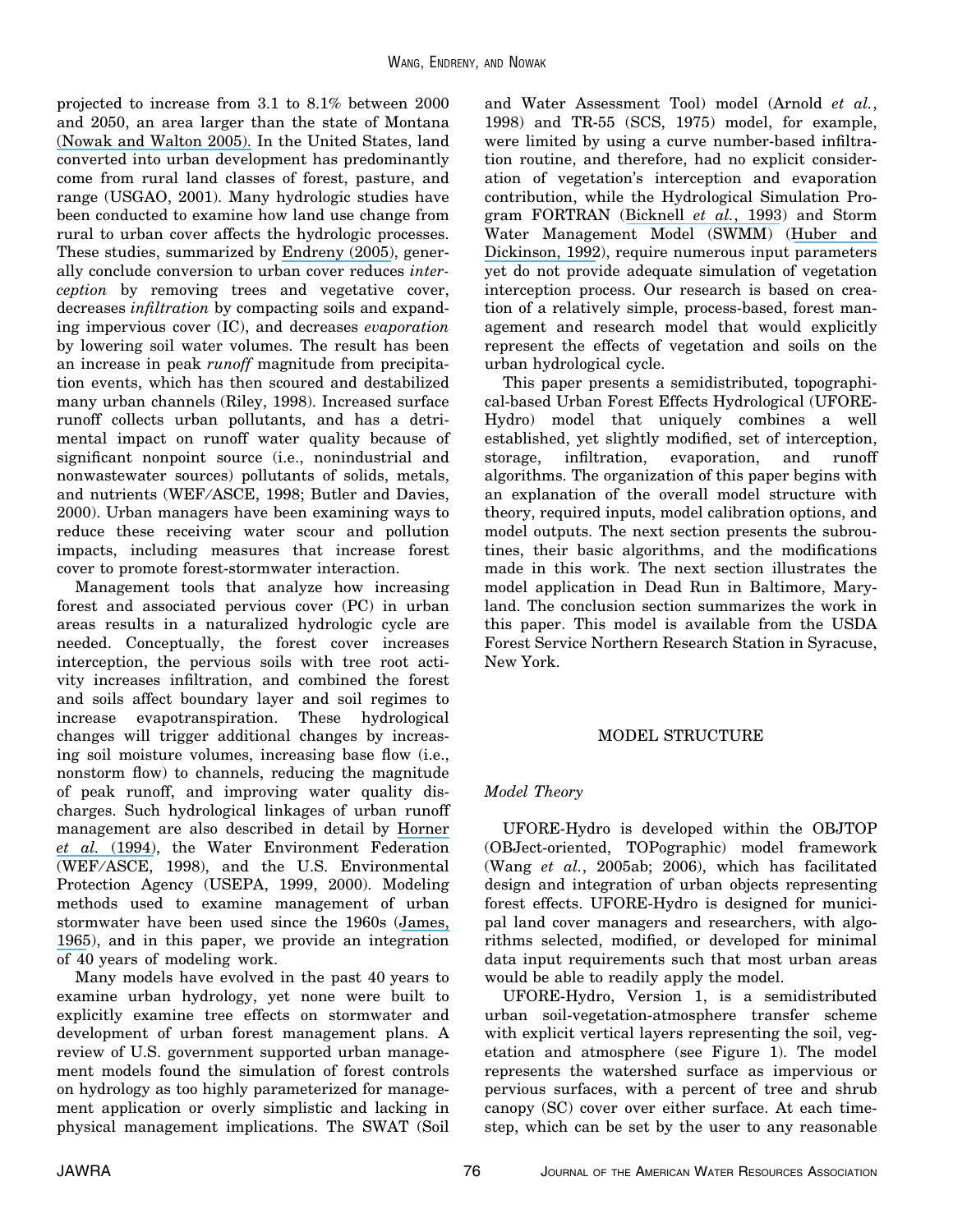MECHANISTIC SIMULATION OF TREE EFFECTS IN AN URBAN WATER BALANCE MODEL



FIGURE 1. Illustration of UFORE-Hydro Spatially Distributed Inputs of Land and Elevation Are Used to Derive Statistical Values of Topographic Index (TI), Fractional Impervious Cover (IC), Fractional Tree Cover (TC), and Other Parameters (Ps). The model fluxes are defined: 1 is precipitation, 2 is evaporation, 3 is infiltration, 4 is surface runoff, and 5 is base flow.

value, the model takes forcing data from the atmosphere and updates the water storage in the soil and vegetation, which then influences watertable depth. UFORE-Hydro then uses a topographically-derived statistical distribution to represent lateral transfers within the watertable throughout the watershed, common to many TOPMODEL schemes (Beven et al., 1995). Snow interception, accumulation, ablation, and melt processes are under design and will be incorporated into UFORE-Hydro Version 2.

## Model Inputs, Calibration, and Outputs

Land cover inputs into the model can take any spatial dimensions, but in our applications have been raster images with a pixel for each  $30 \text{ m} \times 30 \text{ m}$  of area, of national elevation data to derive a topographic index (TI), and enhanced national land cover data (NLCD) that provides subgrid heterogeneity estimates of IC, and tree canopy (TC). The model computes the TI as the quotient of contributing area per contour length and the tangent of local pixel slope. The IC and TC are extracted from the NLCD using the method of Yang  $et \ al.$  (2003). Each watershed pixel has a TI value, and these are grouped into blocks of hydrologically representative units (e.g.,  $10\%$  of watershed is TI < 5). For each TI block, the watershed distribution of IC and TC are represented. Meteorological data for the model are precipitation, potential evaporation, and potential evapotranspiration. These data can be entered at any regular timestep, but increments of 1 h or finer are recommended. UFORE-Hydro requires assignment of initial average watertable depths and soil moistures, and soil physical parameters, such as hydraulic conductivity.

UFORE-Hydro provides an option for automated calibration to observed discharge using the Parmeter ESTimation (PEST) routines of Doherty (2001a,b). These PEST routines were coupled to the UFORE-Hydro code by Doherty in 2005, and based on user preferences will call either a gradient-based or genetic algorithm-based calibration procedure. Outputs at each timestep include canopy interception, impervious depression storage, infiltration, evapotranspiration, surface (pervious and impervious) and subsurface runoff, and channel discharge.

## MODEL SUBROUTINES

Description of the model subroutines places emphasis on modifications to established routines, particularly those dealing with vegetation and trees. Trees canopy is simulated over pervious and/or impervious areas, as selected by the user. Otherwise, subroutines that represent well established approaches are briefly described.

## Interception Routine

Precipitation is distributed onto the surface of the watershed with a percentage intercepted by either TC or SC if present, and then the remainder reaching the lower IC or PC. The UFORE-Hydro interception algorithm is deterministic and provides a unique adjustment and combination of existing physically based subroutines by [Rutter](https://www.researchgate.net/publication/51997208_A_predictive_model_of_rainfall_interception_in_forests_I_Derivation_of_the_model_from_observations_in_a_plantation_of_Corsican_pine?el=1_x_8&enrichId=rgreq-7249736cdd7635b4cfbf9779bd15ace4-XXX&enrichSource=Y292ZXJQYWdlOzIyNzUxMDU2NjtBUzoxMDI2MDczMTM5NjUwNjFAMTQwMTQ3NDg5ODMwNw==) et al. (1971, [1975](https://www.researchgate.net/publication/51996868_A_Predictive_Model_of_Rainfall_Interception_in_Forests_II_Generalization_of_the_Model_and_Comparison_with_Observations_in_Some_Coniferous_and_Hardwood_Stands?el=1_x_8&enrichId=rgreq-7249736cdd7635b4cfbf9779bd15ace4-XXX&enrichSource=Y292ZXJQYWdlOzIyNzUxMDU2NjtBUzoxMDI2MDczMTM5NjUwNjFAMTQwMTQ3NDg5ODMwNw==)) rather than the empirical methods based on gross precipitation ([Jackson, 1975](https://www.researchgate.net/publication/222323157_Relationships_Between_Rainfall_Parameters_and_Interception_by_Tropical_Forest?el=1_x_8&enrichId=rgreq-7249736cdd7635b4cfbf9779bd15ace4-XXX&enrichSource=Y292ZXJQYWdlOzIyNzUxMDU2NjtBUzoxMDI2MDczMTM5NjUwNjFAMTQwMTQ3NDg5ODMwNw==)). Our interception routine is based on the Rutter model but considers sparse vegetation ([Valente](https://www.researchgate.net/publication/222470616_Modeling_Interception_Loss_for_Two_Sparse_Eucalypt_and_Pine_Forests_in_Central_Portugal_Using_Reformulated_Rutter_and_Gash_Analytical_Models?el=1_x_8&enrichId=rgreq-7249736cdd7635b4cfbf9779bd15ace4-XXX&enrichSource=Y292ZXJQYWdlOzIyNzUxMDU2NjtBUzoxMDI2MDczMTM5NjUwNjFAMTQwMTQ3NDg5ODMwNw==) et al., 1997), keeps a running water balance of the canopy and vegetative stem (i.e., branch and trunk), and simulates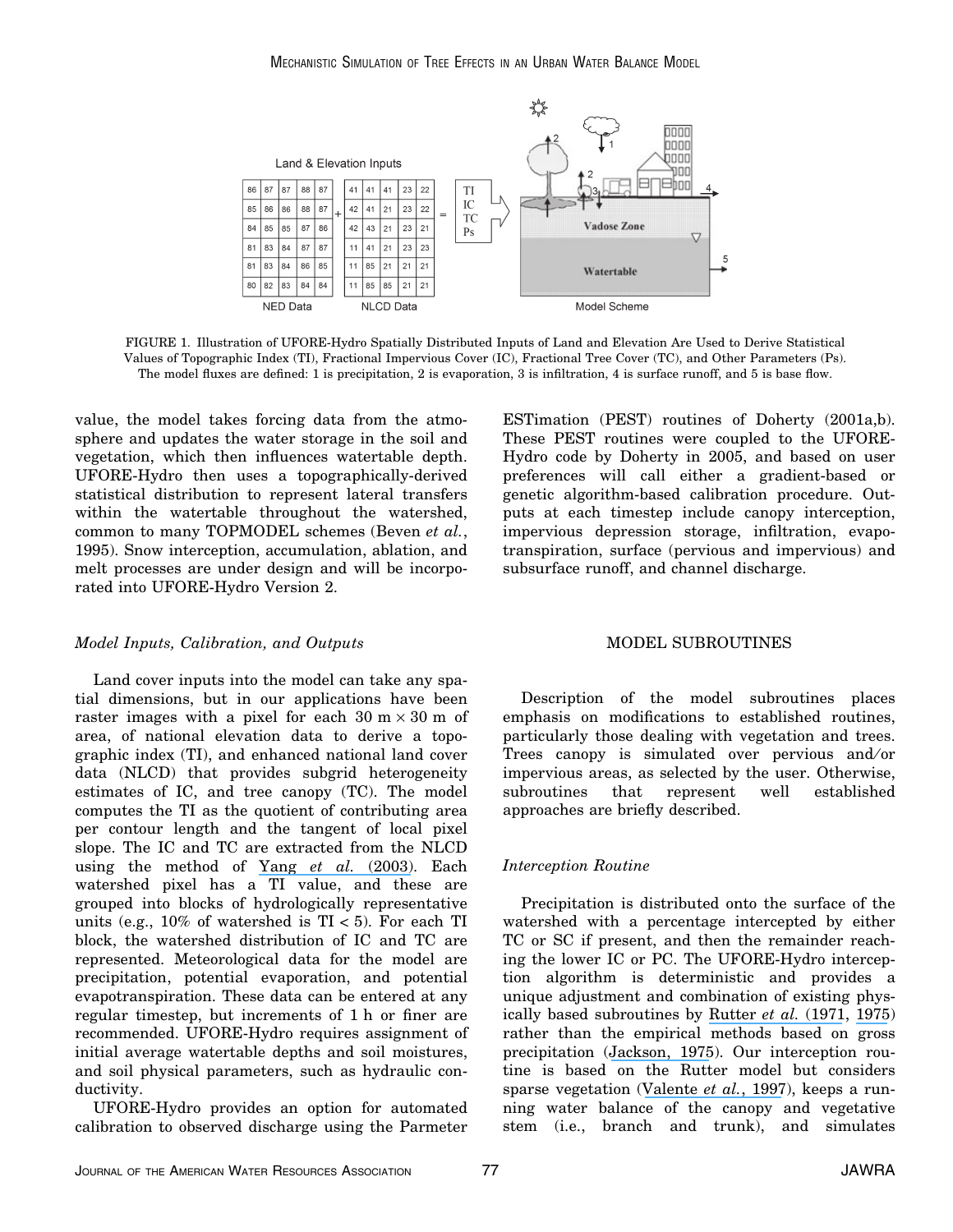influence of precipitation intensity, duration and a changing TC. Testing of the Rutter model has occurred in numerous forest types around the world ([Gash and Morton, 1978;](https://www.researchgate.net/publication/222793053_An_Application_of_the_Rutter_Model_to_the_Estimation_of_Interception_Loss_From_Thetford_Forest?el=1_x_8&enrichId=rgreq-7249736cdd7635b4cfbf9779bd15ace4-XXX&enrichSource=Y292ZXJQYWdlOzIyNzUxMDU2NjtBUzoxMDI2MDczMTM5NjUwNjFAMTQwMTQ3NDg5ODMwNw==) [Calder, 1986;](https://www.researchgate.net/publication/222126713_A_Stochastic_Model_of_Rainfall_Interception?el=1_x_8&enrichId=rgreq-7249736cdd7635b4cfbf9779bd15ace4-XXX&enrichSource=Y292ZXJQYWdlOzIyNzUxMDU2NjtBUzoxMDI2MDczMTM5NjUwNjFAMTQwMTQ3NDg5ODMwNw==) [Hutjes](https://www.researchgate.net/publication/222591567_Rainfall_interception_in_the_Tai_Forest_Ivory_Coast_Application_of_two_simulation_models_to_a_humid_tropical_system?el=1_x_8&enrichId=rgreq-7249736cdd7635b4cfbf9779bd15ace4-XXX&enrichSource=Y292ZXJQYWdlOzIyNzUxMDU2NjtBUzoxMDI2MDczMTM5NjUwNjFAMTQwMTQ3NDg5ODMwNw==) et al., [1990;](https://www.researchgate.net/publication/222591567_Rainfall_interception_in_the_Tai_Forest_Ivory_Coast_Application_of_two_simulation_models_to_a_humid_tropical_system?el=1_x_8&enrichId=rgreq-7249736cdd7635b4cfbf9779bd15ace4-XXX&enrichSource=Y292ZXJQYWdlOzIyNzUxMDU2NjtBUzoxMDI2MDczMTM5NjUwNjFAMTQwMTQ3NDg5ODMwNw==) [Eltahir and Bras, 1993;](https://www.researchgate.net/publication/23899488_A_Description_of_Rainfall_Interception_Over_Large_Areas?el=1_x_8&enrichId=rgreq-7249736cdd7635b4cfbf9779bd15ace4-XXX&enrichSource=Y292ZXJQYWdlOzIyNzUxMDU2NjtBUzoxMDI2MDczMTM5NjUwNjFAMTQwMTQ3NDg5ODMwNw==) [Jetten, 1996](https://www.researchgate.net/publication/229916140_Interception_of_Tropical_Rain_Forest_-_Performance_of_a_Canopy_Water_Balance_Model?el=1_x_8&enrichId=rgreq-7249736cdd7635b4cfbf9779bd15ace4-XXX&enrichSource=Y292ZXJQYWdlOzIyNzUxMDU2NjtBUzoxMDI2MDczMTM5NjUwNjFAMTQwMTQ3NDg5ODMwNw==)). Rutter interception theory has been advanced to consider throughfall in sparse vegetation by Gash [et al.](https://www.researchgate.net/publication/51997217_Estimating_Sparse_Rainfall_Interception_With_an_Analytical_Mode?el=1_x_8&enrichId=rgreq-7249736cdd7635b4cfbf9779bd15ace4-XXX&enrichSource=Y292ZXJQYWdlOzIyNzUxMDU2NjtBUzoxMDI2MDczMTM5NjUwNjFAMTQwMTQ3NDg5ODMwNw==)  $(1995)$  and [Valente](https://www.researchgate.net/publication/222470616_Modeling_Interception_Loss_for_Two_Sparse_Eucalypt_and_Pine_Forests_in_Central_Portugal_Using_Reformulated_Rutter_and_Gash_Analytical_Models?el=1_x_8&enrichId=rgreq-7249736cdd7635b4cfbf9779bd15ace4-XXX&enrichSource=Y292ZXJQYWdlOzIyNzUxMDU2NjtBUzoxMDI2MDczMTM5NjUwNjFAMTQwMTQ3NDg5ODMwNw==) *et al.*  $(1997)$ , providing insights useful for the tree structure common in urban forest environments.

UFORE-Hydro modified the Rutter model by incorporating a seasonally varying leaf area index (LAI) interception storage term, included simulation of sparse vegetation, and reduced model parameters by constraining canopy drip until storage is filled. Interception of precipitation by the canopy is controlled both by weather dynamics of precipitation intensity and duration, and tree characteristic of leaf area, storage capacity, and initial storage. The interception equation in UFORE-Hydro is

$$
\frac{\Delta C}{\Delta t} = P - R - E \tag{1}
$$

where  $C$  (m) is the depth of water on the unit canopy at time t, P  $(m/s)$  is above canopy precipitation, R  $(m/s)$  is the below canopy throughflow precipitation reaching the ground, diminished from  $P$  by interception,  $E(m/s)$  is the evaporation rate from the wet canopy, and  $\Delta t$  is the simulation time interval (s in this example). As explained below, UFORE-Hydro simplifies the explicit simulation of canopy drainage performed in the Rutter model to reduce model parameter requirements. Similar to the sparse vegetation simulation of [Valente](https://www.researchgate.net/publication/222470616_Modeling_Interception_Loss_for_Two_Sparse_Eucalypt_and_Pine_Forests_in_Central_Portugal_Using_Reformulated_Rutter_and_Gash_Analytical_Models?el=1_x_8&enrichId=rgreq-7249736cdd7635b4cfbf9779bd15ace4-XXX&enrichSource=Y292ZXJQYWdlOzIyNzUxMDU2NjtBUzoxMDI2MDczMTM5NjUwNjFAMTQwMTQ3NDg5ODMwNw==) et al. (1997), UFORE-Hydro assigns  $P$  as the open-sky precipitation for the entire fractional area not covered directly by canopy. UFORE-Hydro uses  $P_w$  as the weighted sum of open sky precipitation, P, and below canopy throughflow, R, to represent the watershed average depth of precipitation.

In the canopy fraction of the watershed and at the first stage of interception, which is from the start of precipitation until the canopy storage capacity  $(S)$  is filled and equal to  $C_{\text{max}}$ , the forest canopy intercepts most of the precipitation. Simulation allows a small amount of precipitation to fall through the canopy as free throughfall  $(P_f)$  without contact, and while interception is active (i.e., prior to S reaching  $C_{\text{max}}$ ) R is equal to  $P_f$ . S is defined as the water retained on the canopy that would not drain to the ground under normal conditions. The UFORE-Hydro model allows no drips from the canopy before S is filled in the first stage. The second stage starts when stored rain equals S with no further interception and all subsequent precipitation reaches the ground, either as  $P_f$  or canopy drip. The third, drying stage starts when precipitation has stopped. Evaporation is permitted to occur in each of the three stages to recover the interception storage, creating a dynamic process. Eq (1) regulates canopy storage using throughflow rates, precipitation rates, and evaporation rates, the last two representing meteorological controls.

Derivation of Canopy Parameters. Based on the work of van Dijk and Bruijnzeel (2001), the value of  $P_f$  has been set as complementary to canopy cover fraction, c, which is related to the canopy LAI and is relative to the fraction of watershed with vegetation cover

$$
P_{\rm f} = P(1 - c) \tag{2a}
$$

$$
c = 1 - e^{-\kappa L A I},\tag{2b}
$$

where  $\kappa$  is an extinction coefficient, which has ranged between 0.6 and 0.8 in forests ([Ross, 1975](https://www.researchgate.net/publication/306160559_Radiative_transfer_in_plant_communities?el=1_x_8&enrichId=rgreq-7249736cdd7635b4cfbf9779bd15ace4-XXX&enrichSource=Y292ZXJQYWdlOzIyNzUxMDU2NjtBUzoxMDI2MDczMTM5NjUwNjFAMTQwMTQ3NDg5ODMwNw==)). For a number of agriculture crops  $\kappa$  has values with 0.2 to 0.8 (van Heemst, 1988), and based on these studies, the UFORE-Hydro default values of  $\kappa$  is 0.7 for forest and 0.3 for other short vegetation. The LAI exponent term in the above equation is defined as the cumulative one-sided area of leaves (healthy) per unit area ([Wat](https://www.researchgate.net/publication/230062762_Comparative_physiological_studies_on_the_growth_of_field_crops?el=1_x_8&enrichId=rgreq-7249736cdd7635b4cfbf9779bd15ace4-XXX&enrichSource=Y292ZXJQYWdlOzIyNzUxMDU2NjtBUzoxMDI2MDczMTM5NjUwNjFAMTQwMTQ3NDg5ODMwNw==)[son, 1947](https://www.researchgate.net/publication/230062762_Comparative_physiological_studies_on_the_growth_of_field_crops?el=1_x_8&enrichId=rgreq-7249736cdd7635b4cfbf9779bd15ace4-XXX&enrichSource=Y292ZXJQYWdlOzIyNzUxMDU2NjtBUzoxMDI2MDczMTM5NjUwNjFAMTQwMTQ3NDg5ODMwNw==)), with a phenology further elaborated below.

UFORE-Hydro treats the storage capacity, S, of the forest canopy as linearly related to LAI ([Aston,](https://www.researchgate.net/publication/222748000_Rainfall_Interception_by_Eight_Small_Trees?el=1_x_8&enrichId=rgreq-7249736cdd7635b4cfbf9779bd15ace4-XXX&enrichSource=Y292ZXJQYWdlOzIyNzUxMDU2NjtBUzoxMDI2MDczMTM5NjUwNjFAMTQwMTQ3NDg5ODMwNw==) [1979;](https://www.researchgate.net/publication/222748000_Rainfall_Interception_by_Eight_Small_Trees?el=1_x_8&enrichId=rgreq-7249736cdd7635b4cfbf9779bd15ace4-XXX&enrichSource=Y292ZXJQYWdlOzIyNzUxMDU2NjtBUzoxMDI2MDczMTM5NjUwNjFAMTQwMTQ3NDg5ODMwNw==) [Pitman, 1989;](https://www.researchgate.net/publication/245098874_Rainfall_interception_by_bracken_in_open_habitats_-_Relations_between_leaf_area_canopy_storage_and_drainage_rate?el=1_x_8&enrichId=rgreq-7249736cdd7635b4cfbf9779bd15ace4-XXX&enrichSource=Y292ZXJQYWdlOzIyNzUxMDU2NjtBUzoxMDI2MDczMTM5NjUwNjFAMTQwMTQ3NDg5ODMwNw==) [Liu, 1998](https://www.researchgate.net/publication/223090440_Estimation_of_Rainfall_Storage_Capacity_in_the_Canopies_of_Cypress_Wetlands_and_Slash_Pine_Uplands_in_North-Central_Florida?el=1_x_8&enrichId=rgreq-7249736cdd7635b4cfbf9779bd15ace4-XXX&enrichSource=Y292ZXJQYWdlOzIyNzUxMDU2NjtBUzoxMDI2MDczMTM5NjUwNjFAMTQwMTQ3NDg5ODMwNw==)), expressed as

$$
S = S_{\text{L}} \text{LAI},\tag{3}
$$

where  $S_{\text{L}}$  (m) denotes specific leaf storage, which is the maximum depth of water retained by leaves of a particular species per unit leaf area ([Lousteau](https://www.researchgate.net/publication/223860245_Interception_loss_throughfall_and_stemflow_in_a_maritime_pine_stand_II_An_application_of_Gash) et al., [1992;](https://www.researchgate.net/publication/223860245_Interception_loss_throughfall_and_stemflow_in_a_maritime_pine_stand_II_An_application_of_Gash) Tobón Marin, 1999). Aston (1979) and Liu (1998) described laboratory methods for experimentally deriving a value of  $S_L$ , however, for model simplification and based on reported averages (Dickinson, 1984), UFORE-Hydro sets a default value of  $S<sub>L</sub>$  to 0.0002 m.

Seasonal Variation of Leaf Area Index. For deciduous trees, LAI experiences leaf-on, growth, and leaf-off processes within a year, and is set to include a stem area index that intercepts precipitation even during leaf-off. LAI is a minimum in winter (full leaf-off), dominated by stem area, and reaches its maximum with full grown leaf area in summer (full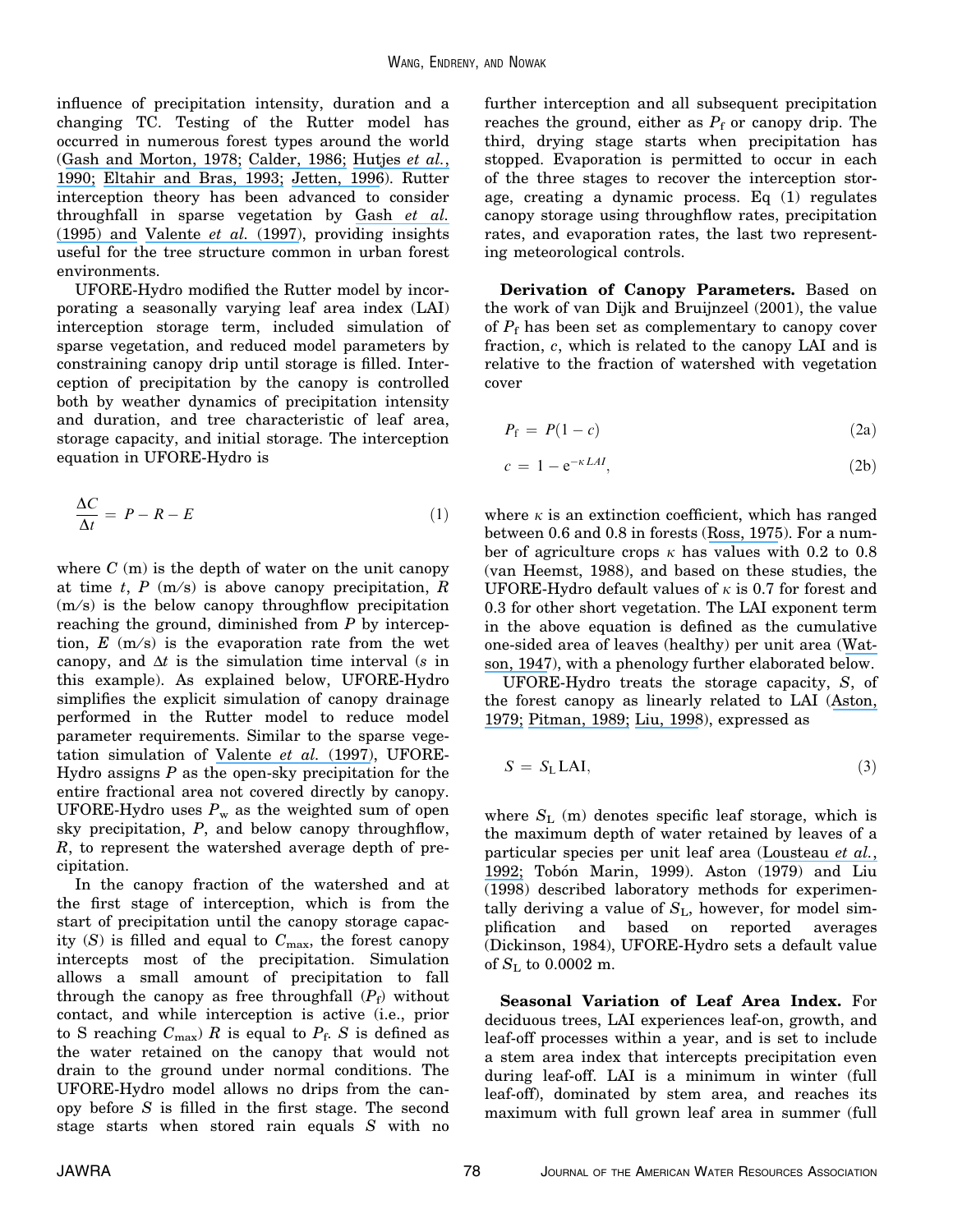leaf-on). There are transition days between full leafoff and leaf-on. For simplicity in UFORE-Hydro, we assume Equation (3) still applies with a combined effect of LAI and stem bark, denoted as bark area index (BAI), represented as total tree area index (TAI). BAI is used to represent average interception storage capacity of tree stem bark (branch and trunk) and is assumed constant for all seasons for one growing year; it is based on canopy area and is updated with tree growth. The following formulas are used to describe the variations of average daily TAI in the catchment:

$$
TAI = LAI \cdot F_{leaf} + BAI \tag{4}
$$

where  $F_{\text{leaf}}$  is the fraction of TC in-leaf (i.e., not counting bare trees) in the catchment. This value is a maximum of 100% after full leaf-on in summer, and is a minimum after deciduous leaf drop, representing only the percent of evergreen canopy. The maximum TAI,  $TAI_{\text{max}}$ , is in summer and minimum TAI, TAI<sub>min</sub>, is in winter, adjusted base on  $F_{\text{leaf}}$  in Equation (4) decreasing in winter.

For daily TAI values in spring and autumnal transition days, when leaf cover is changing, a modified sigmoid function is used, as adapted from the work of Koller and Upadhyay (2005).

$$
TAI_{\text{daily}} = \frac{(TAI_{\text{max}} - TAI_{\text{min}})}{1 + e^{-0.37} (day_a - day_b)} + TAI_{\text{min}}
$$
(5)

For TAI in spring,  $day_a$  is the Julian day (day of year) of simulation and day<sub>b</sub> is the half-way point between leaf-off and leaf-on. For autumnal transition days transitioning to leaf-off, day<sub>a</sub> is the half-way point between leaf-on and leaf-off and day<sub>b</sub> is the day of simulation, and 0.37 is growth rate parameter. Tree cover values for UFORE-Hydro are derived from USFS field plots and enhanced NLCD that have been processed to extract percent canopy cover in each 30-m pixel [\(Huang](https://www.researchgate.net/publication/228752586_A_Strategy_for_Estimating_Tree_Canopy_Density_Using_Landsat_7_ETM_and_High_Resolution_Images_Over_Large_Areas?el=1_x_8&enrichId=rgreq-7249736cdd7635b4cfbf9779bd15ace4-XXX&enrichSource=Y292ZXJQYWdlOzIyNzUxMDU2NjtBUzoxMDI2MDczMTM5NjUwNjFAMTQwMTQ3NDg5ODMwNw==) et al., 2001). The TAI derivation is based on multiple urban tree studies ([Nowak](https://www.researchgate.net/publication/267196587_Brooklyn) et al., [2002](https://www.researchgate.net/publication/267196587_Brooklyn), 2006), and values are adjustable in UFORE-Hydro. The model assumes the user-input transition period is the same for spring and fall, and Equations (4) and (5) are suitable for other short vegetation types besides trees.

## Impervious Depression Storage

Precipitation that falls on the IC fraction of watershed is allocated initially to depression storage,

such as road potholes, if that storage is not filled. The depression storage theory is based on the nonslope related SWMM algorithm, and users can input SWMM recommended depth of storage values or other field-derived values. Depression storage of the impervious surface,  $S_{Ur}$ , in the urban catchment has a maximum capacity of  $S_{U_r \text{max}}$ , beyond which runoff occurs. A default value of 1.5 mm is set in the model parameter file. Evaporation is used to remove water from depression storage and update the available storage fraction.

## Evaporation and Transpiration From Vegetation, Soil and Water Surfaces

Atmospheric demand for water is satisfied based on available water in the canopy, depression storage at the surface, and soil. Canopy interception is removed as an evaporation flux,  $E$  (m/s), and adjustment of E updates canopy storage. The evaporation flux is based on work of Deardorff (1978) and [Noilhan](https://www.researchgate.net/publication/200041992_A_Simple_Parameterization_of_Land_Surface_Processes_for_Meteorological_Models?el=1_x_8&enrichId=rgreq-7249736cdd7635b4cfbf9779bd15ace4-XXX&enrichSource=Y292ZXJQYWdlOzIyNzUxMDU2NjtBUzoxMDI2MDczMTM5NjUwNjFAMTQwMTQ3NDg5ODMwNw==) [and Planton \(1989\)](https://www.researchgate.net/publication/200041992_A_Simple_Parameterization_of_Land_Surface_Processes_for_Meteorological_Models?el=1_x_8&enrichId=rgreq-7249736cdd7635b4cfbf9779bd15ace4-XXX&enrichSource=Y292ZXJQYWdlOzIyNzUxMDU2NjtBUzoxMDI2MDczMTM5NjUwNjFAMTQwMTQ3NDg5ODMwNw==), and given as

$$
E = \left(\frac{C}{S}\right)^{2/3} E_{\rm p},\tag{6}
$$

where  $E_p$  is potential evaporation (m/s). Potential evaporation values are computed in the UFORE model, which serves as a pre-processor for the UFORE-Hydro application. Three distinct atmospheric loss terms input into, and processed by, UFORE-Hydro are  $E_p$  from the free water in the TC,  $E<sub>p</sub>$  from the free water in the short crop (grass or shrub) canopy and also for depression storage, and potential evapotranspiration,  $ET_p$ , of soil water volumes through direct evaporation and vegetation transpiration. This distinction is used to allow for higher potential values above the turbulent TC, lower values above the low-lying shrub and depression stores, and yet more constrained values in soils because of resistances. An energy balance is maintained to ensure total available energy is reduced by the energy used to evaporate intercepted water from the canopy, and leaves a smaller total available energy for soil and transpiration.

Potential evaporation for the tree and SC is computed using the modified Penman-Monteith equation (Shuttleworth, 1993) with distinct values for canopy resistance,  $r_s$ . Evapotranspiration of soil water through the vegetation is also based on Penman-Monteith formulations, where potential values are modified downward based on soil and leaf canopy moisture resistances. Direct evaporation from soil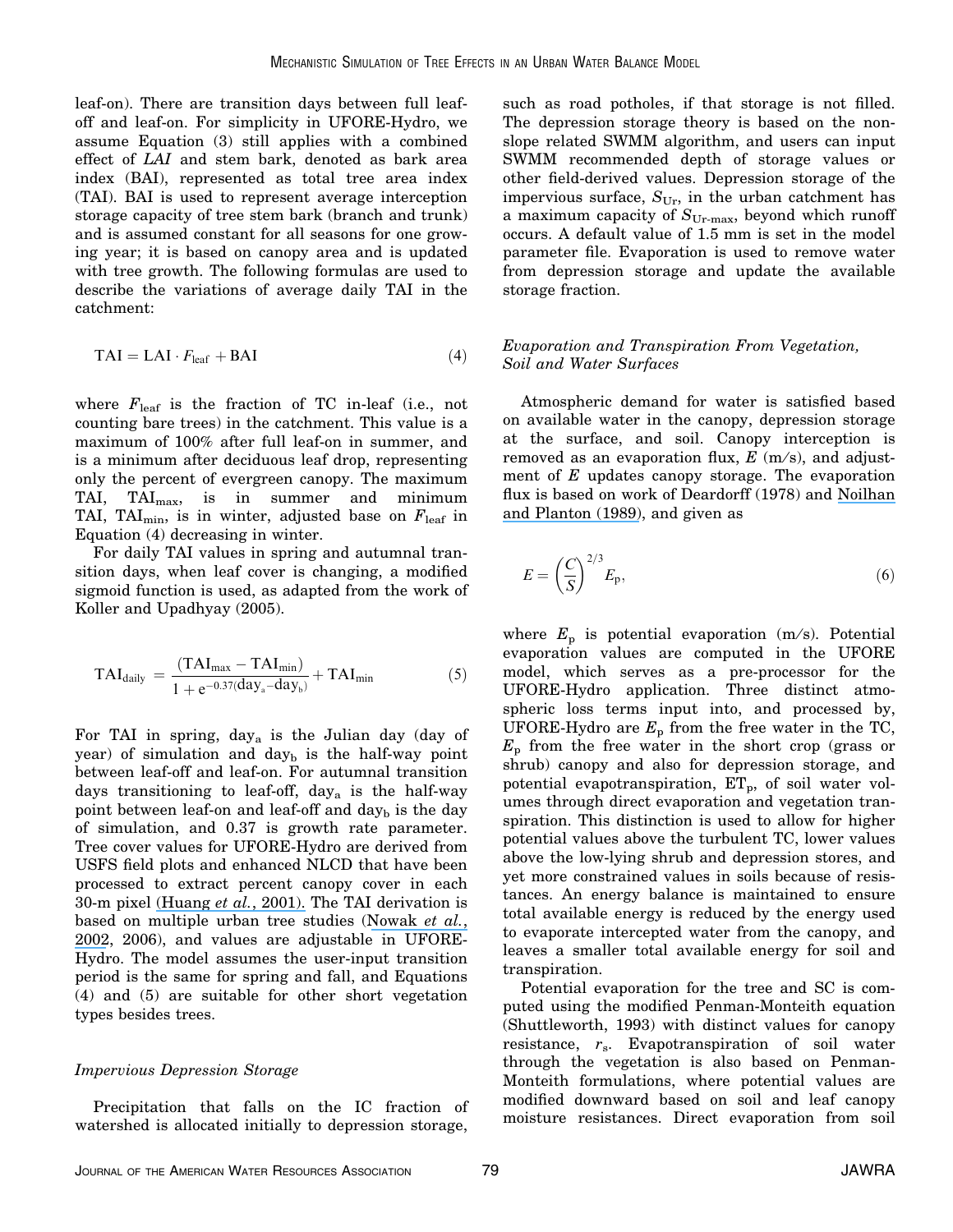surfaces is based on the same soil moisture resistances. The resistances are simulated in the root zone at rate  $ET_a$  (m/s) based on the method of Beven et al. (1995),

$$
ET_{\rm a} = ET_{\rm p} \left( 1 - \frac{S_{\rm r}}{S_{\rm max}} \right) \tag{7}
$$

in which  $S_r$  is root zone storage deficit (m),  $S_{\text{max}}$  is maximum allowable storage deficit (m),  $ET_p$  is potential evapotranspiration  $(m/s)$ , where the resistance is inversely related to LAI. In this case, more trees will lead to higher catchment LAI, lower resistances, and higher evapotranspiration.

#### Infiltration Into Soils

UFORE-Hydro in the pervious area watershed fraction takes precipitation not allocated to interception and partitions it between ponding, infiltration, or runoff. In considering partition between ponding, infiltration, and runoff UFORE-Hydro uses the modified Green-Ampt infiltration theory together with TOPMODEL concepts of infiltration and saturation excess processes ([Beven, 1984;](https://www.researchgate.net/publication/233036018_Infiltration_Into_a_Class_of_Vertically_Non-Uniform_Soils?el=1_x_8&enrichId=rgreq-7249736cdd7635b4cfbf9779bd15ace4-XXX&enrichSource=Y292ZXJQYWdlOzIyNzUxMDU2NjtBUzoxMDI2MDczMTM5NjUwNjFAMTQwMTQ3NDg5ODMwNw==) Beven et al., 1995). In this formulation of the infiltration routine, the infiltration rate,  $i$ , is given as

$$
i = \frac{\mathrm{d}I}{\mathrm{d}t} = \frac{\Delta\psi + Z}{\int_{z=0}^{z=z} \frac{d_z}{K_z}}
$$
(8)

in which I is the cumulative infiltration,  $K_z$  is the hydraulic conductivity  $(m/s)$  at soil depth  $Z(m)$ , and  $\Delta\psi$  is effective wetting front suction (m). In the numerical solution to this equation, hydraulic conductivity was set to decay exponentially with soil depth ([Beven, 1984](https://www.researchgate.net/publication/233036018_Infiltration_Into_a_Class_of_Vertically_Non-Uniform_Soils?el=1_x_8&enrichId=rgreq-7249736cdd7635b4cfbf9779bd15ace4-XXX&enrichSource=Y292ZXJQYWdlOzIyNzUxMDU2NjtBUzoxMDI2MDczMTM5NjUwNjFAMTQwMTQ3NDg5ODMwNw==)), and model output provides instantaneous and cumulative infiltration at any time. UFORE-Hydro also provides an infiltration formulation where hydraulic conductivity decays as a power function with soil depth (Wang *et al.*[, 2006](https://www.researchgate.net/publication/227669392_Power_Function_Decay_of_Hydraulic_Conductivity_for_a_TOPMODEL-Based_Infiltration_Routine?el=1_x_8&enrichId=rgreq-7249736cdd7635b4cfbf9779bd15ace4-XXX&enrichSource=Y292ZXJQYWdlOzIyNzUxMDU2NjtBUzoxMDI2MDczMTM5NjUwNjFAMTQwMTQ3NDg5ODMwNw==)),

$$
K_z = K_0 (1 - fz)^n \tag{9}
$$

Two power function options are linear, where  $n = 1$ , and parabolic, where  $n = 2$ , to match infiltration rates and processes observed in the field. The user selects the fraction of the pervious watershed controlled by infiltration excess runoff, with the remaining fraction using a direct incorporation of precipitation into soils until the watertable reaches the surface.

In all cases of infiltration, the model accounts for watertable depth, and rain falling directly on saturated soils will be converted to surface runoff known as saturation excess overland flow. In urban areas, hydraulic conductivity values may be set to represent the impedance of compacted soils ([Hamilton and](https://www.researchgate.net/publication/287009586_Infiltration_Rates_on_Residential_Lawns_in_Central_Pennsylvania?el=1_x_8&enrichId=rgreq-7249736cdd7635b4cfbf9779bd15ace4-XXX&enrichSource=Y292ZXJQYWdlOzIyNzUxMDU2NjtBUzoxMDI2MDczMTM5NjUwNjFAMTQwMTQ3NDg5ODMwNw==) [Waddington, 1999;](https://www.researchgate.net/publication/287009586_Infiltration_Rates_on_Residential_Lawns_in_Central_Pennsylvania?el=1_x_8&enrichId=rgreq-7249736cdd7635b4cfbf9779bd15ace4-XXX&enrichSource=Y292ZXJQYWdlOzIyNzUxMDU2NjtBUzoxMDI2MDczMTM5NjUwNjFAMTQwMTQ3NDg5ODMwNw==) Pitt et al.[, 2003](https://www.researchgate.net/publication/284221818_Infiltration_Through_Compacted_Urban_Soils_and_Effects_on_Biofiltration_Design?el=1_x_8&enrichId=rgreq-7249736cdd7635b4cfbf9779bd15ace4-XXX&enrichSource=Y292ZXJQYWdlOzIyNzUxMDU2NjtBUzoxMDI2MDczMTM5NjUwNjFAMTQwMTQ3NDg5ODMwNw==)), and the case of precipitation rates exceeding infiltration will result in ponding and possible runoff known as infiltration excess overland flow. The model can dynamically move between these scenarios across time and across the topographic index (TI) distribution in space. Based on standard TOPMODEL theory, the watertable rise will be allocated across all TI distributions. To capture tree effects on infiltration, the user might increase surface hydraulic conductivity values to represent the benefit tree growth has on reducing soil compaction.

#### Overland, Impervious, and Subsurface Runoff

Surface water beyond the depression storage depth, in impervious and pervious areas, is directly converted to overland flow, which is in keeping with standard urban runoff models such SWMM. UFORE-Hydro uses TOPMODEL-based runoff routines, where streamflow  $(q_{total})$  per unit watershed area  $(m/s)$  is the sum of unit area subsurface flow  $(q_{\text{subsurface}})$ , overland flow  $(q_{\text{overland}})$  and impervious area runoff  $(q_{\text{impervious}})$ :

$$
q_{\text{total}} = q_{\text{subsurface}} + q_{\text{overland}} + q_{\text{impervious}} \tag{10}
$$

The total overland flow in Equation (11)  $(q_{\text{overland}})$  is the sum of the saturation excess and infiltration excess overland flow from pervious areas. The term  $q_{\text{overland}}$  is calculated based on TOPMODEL theory using

$$
q_{\text{overland}} = \frac{A_{\text{sat}}}{A} P_{\text{w}}
$$
 (11)

where  $A_{sat}/A$  is the quotient of saturated to total hillslope area, and  $P_w$  is spatially weighted open-sky and below-canopy precipitation  $(m/s)$  for the appropriate watershed area. Impervious surfaces have no infiltration capacity and no watertable exposure; hence, overland flow follows the TOPUrban application of Valeo and Moin (2000) when surface storages are maximized. UFORE-Hydro estimates total impervious runoff to the channel based on the effective or connected impervious area, and assumes runoff from disconnected impervious area will run-on to pervious areas and infiltrate.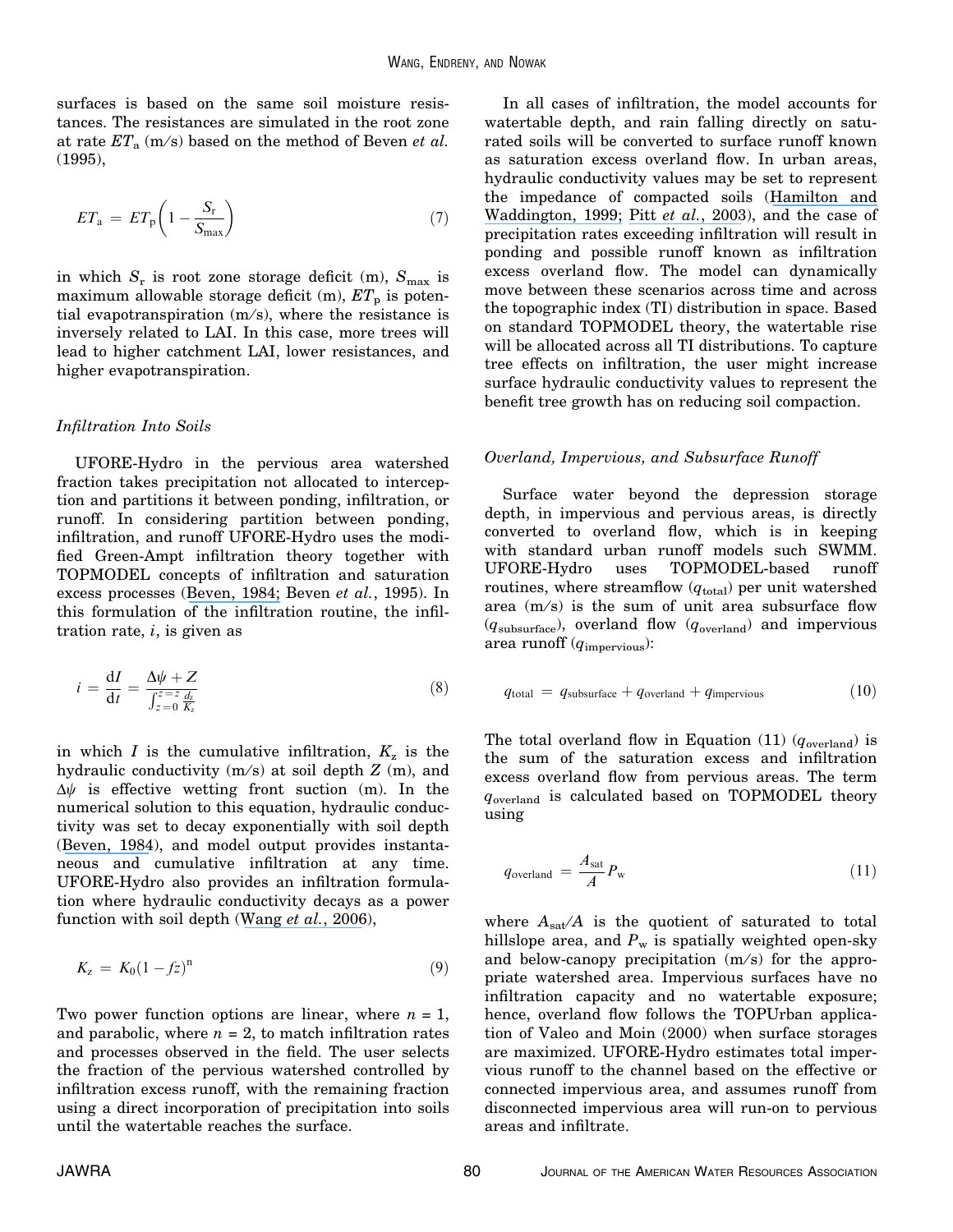Subsurface flow in UFORE-Hydro is water reaching the stream channel from the saturated subsurface zone. Subsurface flow is simulated in UFORE-Hydro using TOPMODEL concepts (Beven *et al.*, 1995; [Wang](https://www.researchgate.net/publication/222824969_Flexible_Modeling_Package_for_Topographically_Based_Watershed_Hydrology?el=1_x_8&enrichId=rgreq-7249736cdd7635b4cfbf9779bd15ace4-XXX&enrichSource=Y292ZXJQYWdlOzIyNzUxMDU2NjtBUzoxMDI2MDczMTM5NjUwNjFAMTQwMTQ3NDg5ODMwNw==) et al.[, 2005a](https://www.researchgate.net/publication/222824969_Flexible_Modeling_Package_for_Topographically_Based_Watershed_Hydrology?el=1_x_8&enrichId=rgreq-7249736cdd7635b4cfbf9779bd15ace4-XXX&enrichSource=Y292ZXJQYWdlOzIyNzUxMDU2NjtBUzoxMDI2MDczMTM5NjUwNjFAMTQwMTQ3NDg5ODMwNw==)). The TI is used to map hydrologically similar areas, and soil depth-transmissivity relationships are simulated either as exponential ([Beven and](https://www.researchgate.net/publication/200472220_A_Physically_Based_Variable_Contributing_Area_Model_of_Basin_Hydrology?el=1_x_8&enrichId=rgreq-7249736cdd7635b4cfbf9779bd15ace4-XXX&enrichSource=Y292ZXJQYWdlOzIyNzUxMDU2NjtBUzoxMDI2MDczMTM5NjUwNjFAMTQwMTQ3NDg5ODMwNw==) [Kirkby, 1979](https://www.researchgate.net/publication/200472220_A_Physically_Based_Variable_Contributing_Area_Model_of_Basin_Hydrology?el=1_x_8&enrichId=rgreq-7249736cdd7635b4cfbf9779bd15ace4-XXX&enrichSource=Y292ZXJQYWdlOzIyNzUxMDU2NjtBUzoxMDI2MDczMTM5NjUwNjFAMTQwMTQ3NDg5ODMwNw==)) or generalized power function ([Ambro](https://www.researchgate.net/publication/248807743_Toward_a_Generalization_of_the_TOPMODEL_Concepts_Topographic_Indices_of_Hydrological_Similarity?el=1_x_8&enrichId=rgreq-7249736cdd7635b4cfbf9779bd15ace4-XXX&enrichSource=Y292ZXJQYWdlOzIyNzUxMDU2NjtBUzoxMDI2MDczMTM5NjUwNjFAMTQwMTQ3NDg5ODMwNw==)ise et al.[, 1996;](https://www.researchgate.net/publication/248807743_Toward_a_Generalization_of_the_TOPMODEL_Concepts_Topographic_Indices_of_Hydrological_Similarity?el=1_x_8&enrichId=rgreq-7249736cdd7635b4cfbf9779bd15ace4-XXX&enrichSource=Y292ZXJQYWdlOzIyNzUxMDU2NjtBUzoxMDI2MDczMTM5NjUwNjFAMTQwMTQ3NDg5ODMwNw==) [Iorgulescu and Musy, 1998](https://www.researchgate.net/publication/230470085_Generation_of_TOPMODEL_for_a_power_law_transmissivity_profile?el=1_x_8&enrichId=rgreq-7249736cdd7635b4cfbf9779bd15ace4-XXX&enrichSource=Y292ZXJQYWdlOzIyNzUxMDU2NjtBUzoxMDI2MDczMTM5NjUwNjFAMTQwMTQ3NDg5ODMwNw==)). UFORE-Hydro assigns each form of the soil depth-transmissivity relationship a unique form of the TI and a unique form of the subsurface and overland flow equations. For more detail, the reader is directed to [Wang](https://www.researchgate.net/publication/227669392_Power_Function_Decay_of_Hydraulic_Conductivity_for_a_TOPMODEL-Based_Infiltration_Routine?el=1_x_8&enrichId=rgreq-7249736cdd7635b4cfbf9779bd15ace4-XXX&enrichSource=Y292ZXJQYWdlOzIyNzUxMDU2NjtBUzoxMDI2MDczMTM5NjUwNjFAMTQwMTQ3NDg5ODMwNw==) et al. [\(2006\)](https://www.researchgate.net/publication/227669392_Power_Function_Decay_of_Hydraulic_Conductivity_for_a_TOPMODEL-Based_Infiltration_Routine?el=1_x_8&enrichId=rgreq-7249736cdd7635b4cfbf9779bd15ace4-XXX&enrichSource=Y292ZXJQYWdlOzIyNzUxMDU2NjtBUzoxMDI2MDczMTM5NjUwNjFAMTQwMTQ3NDg5ODMwNw==). These equations require common TOPMODEL parameters of  $T_0$ , the surface soil transmissivity at saturation,  $\lambda$  the mean TI, m a scaling parameter, and  $\bar{s}$ , the average soil moisture deficit under  $\lambda$ . The terms  $\lambda$  and  $\bar{s}$  terms are computed differently for the exponential or power function formulations.

The hydrograph time series discharge,  $q_{total}$ , at the watershed outlet is either generated as a step-function or an optional channel routing function. Channel routing is modeled using a time-area convolution technique, where further upstream sections of the watershed are assigned longer flow routing times. There are model default time-area values that are adjusted in the model calibration step to fit the shape of observed hydrographs.

## MODEL APPLICATION IN DEAD RUN, MARYLAND

### Study Site

Dead Run is an urban catchment with a drainage area of  $14.3 \text{ km}^2$  in Baltimore, and is gauged by the U.S. Geological Survey at Franklintown (Figure 2); further downstream it becomes tributary to the Gwynns Falls drainage. Bedrock underlying Dead Run is primarily composed of crystalline igneous and metamorphic rocks. Soils are predominantly classified as poorly drained with hydraulic conductivities lower than  $1 \text{ cm/h}$ . Annual precipitation is predominantly liquid, and averages 1100 mm. Precipitation data for the model simulation came from the Baltimore Ecosystem Study gauge at McDonough School, 10 km north of the watershed, and all other weather data came from Baltimore Washington International (BWI) Airport, 14 km south of the watershed.

National Land Cover Data with subgrid impervious and canopy cover statistics was used to characterize the Dead Run watershed. The area was 70% pervious and 30% impervious, and in the impervious area 5%



FIGURE 2. Dead Run Catchment in Baltimore, Maryland, With Overlay of Watershed Boundary, the USGS Gauge at the Outlet, Elevation Contours (m), Local Arterial Roads, and Major Interstate Roads.

was covered by trees, and in the pervious area, 17% was covered by trees, 69% covered by short vegetation, and 14% bare soil. Connected impervious area was estimated at 19.5%, which was the transportation network of driveway, road, sidewalk, and was based on using a typical value of 65% total IC in U.S. urban areas (WEF⁄ASCE, 1998). Two hundred 0.04 hectare U.S. Forest Service sample plots in Baltimore were used to characterize the 2001 year vegetation classes and LAI. Evergreen trees were 12% of total tree cover, and evergreen shrubs were 14% of total shrub cover. BAI for trees was set to 1.7 ([Whittaker and Woodwell, 1967](https://www.researchgate.net/publication/250267390_Surface_Area_Relations_of_Woody_Plants_and_Forest_Communities?el=1_x_8&enrichId=rgreq-7249736cdd7635b4cfbf9779bd15ace4-XXX&enrichSource=Y292ZXJQYWdlOzIyNzUxMDU2NjtBUzoxMDI2MDczMTM5NjUwNjFAMTQwMTQ3NDg5ODMwNw==)), and BAI for short vegetation was set to 0.5. Maximum LAI was set at 4.3, while shrubs and grass had a maximum combined LAI set to 2 based on LAI from field data and a grass LAI of 1.2 ([Brede and Duich, 1984](https://www.researchgate.net/publication/250099300_Initial_Mowing_of_Kentucky_Bluegrass-Perennial_Ryegrass_Seeding_Turf_Mixtures?el=1_x_8&enrichId=rgreq-7249736cdd7635b4cfbf9779bd15ace4-XXX&enrichSource=Y292ZXJQYWdlOzIyNzUxMDU2NjtBUzoxMDI2MDczMTM5NjUwNjFAMTQwMTQ3NDg5ODMwNw==)). Leaf-on and leaf-off were set to begin using the mean frost end and frost start dates for the area, which was Julian Day 97 for leaf-on, and Julian Day 311 for leafoff, and the transition lasted 4 weeks. Depression storage was set to 1.5 mm based on SWMM values and studies in Baltimore [\(Viessman](https://www.researchgate.net/publication/258439276_Introduction_to_Hydrology?el=1_x_8&enrichId=rgreq-7249736cdd7635b4cfbf9779bd15ace4-XXX&enrichSource=Y292ZXJQYWdlOzIyNzUxMDU2NjtBUzoxMDI2MDczMTM5NjUwNjFAMTQwMTQ3NDg5ODMwNw==) et al., 1977).

## Model Simulation Evaluations

UFORE-Hydro was run at a 1-h timestep, and 15-min discharge from the USGS gage at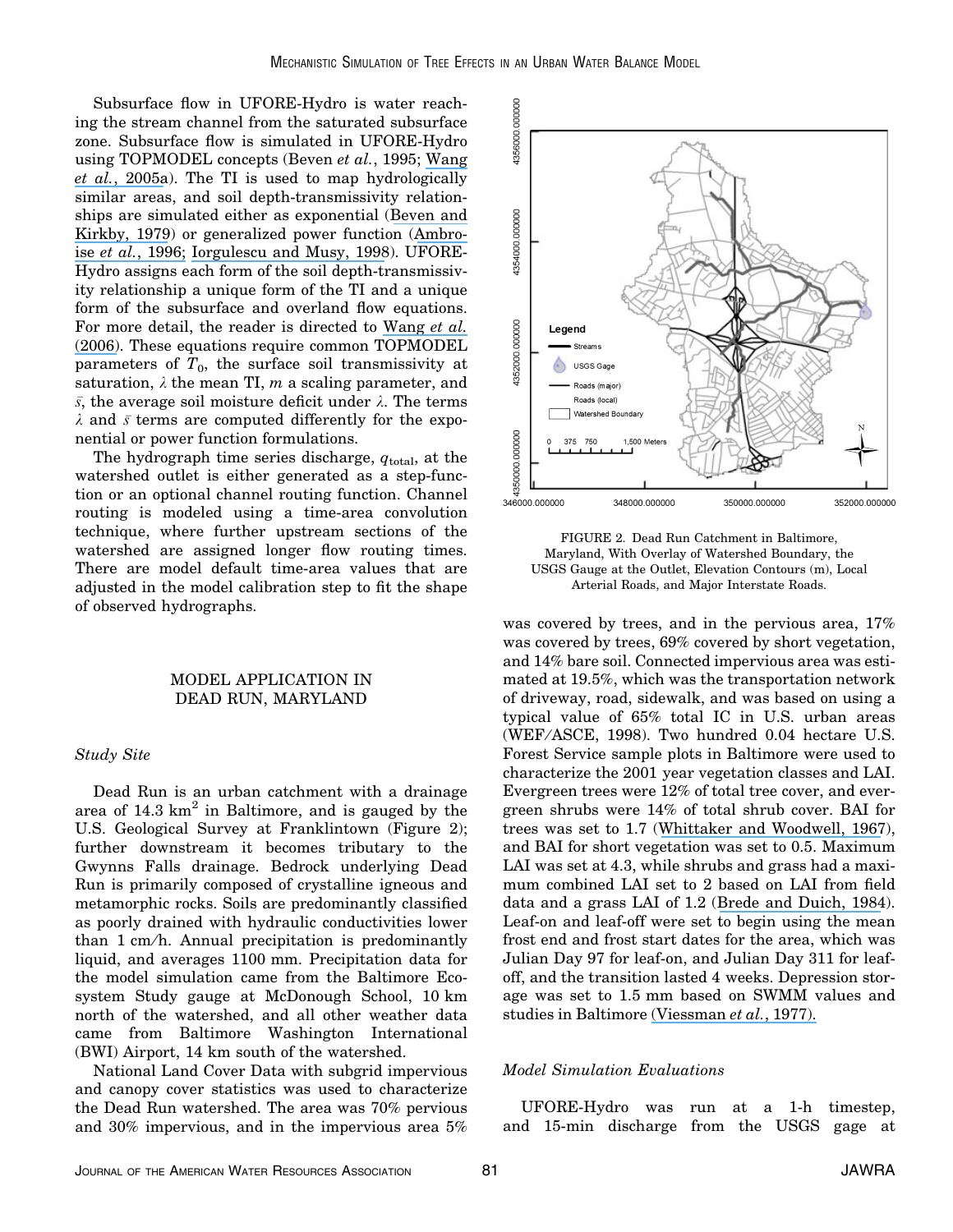Franklintown (#01589330) were coarsened to 1 h and used for model calibration and validation. Calibration to observed discharge was performed using the coupled PEST routines for from June 8 to December 31, 2000. Based on our knowledge of watershed behavior along calibration results, UFORE-Hydro was set to use a power function decay of surface hydraulic conductivity, combined infiltration and saturation excess runoff, and channel routing. Further, based on our assessment of soil compaction, we set 20% of the pervious area to generate infiltration excess overland flow. Calibrated model parameters and their values are given in Table 1, with the calibrated observed and predicted runoff for the biggest liquid precipitation event shown in Figure 3. Calibration achieved a goodness of fit of 0.86 using the peak weighted Nash-Sutcliffe criteria ([Nash and Sutcliffe, 1970](https://www.researchgate.net/publication/200472218_River_Flow_Forecasting_Through_Conceptual_Models_Part_1_-_A_Discussion_of_Principles?el=1_x_8&enrichId=rgreq-7249736cdd7635b4cfbf9779bd15ace4-XXX&enrichSource=Y292ZXJQYWdlOzIyNzUxMDU2NjtBUzoxMDI2MDczMTM5NjUwNjFAMTQwMTQ3NDg5ODMwNw==)), 0.63 using a base flow weighted criteria (Ye et al.[, 1997](https://www.researchgate.net/publication/252470801_Performance_of_Conceptual_Rainfall-Runoff_Models_in_Low-Yielding_Ephemeral_Catchments?el=1_x_8&enrichId=rgreq-7249736cdd7635b4cfbf9779bd15ace4-XXX&enrichSource=Y292ZXJQYWdlOzIyNzUxMDU2NjtBUzoxMDI2MDczMTM5NjUwNjFAMTQwMTQ3NDg5ODMwNw==)), and 0.78 using the balanced peak and base flow criteria ([Chiew and McMahon, 1994](https://www.researchgate.net/publication/223646550_Application_of_the_daily_rainfall-runoff_model_MODHYDROLOG_to_28_Australian_catchments?el=1_x_8&enrichId=rgreq-7249736cdd7635b4cfbf9779bd15ace4-XXX&enrichSource=Y292ZXJQYWdlOzIyNzUxMDU2NjtBUzoxMDI2MDczMTM5NjUwNjFAMTQwMTQ3NDg5ODMwNw==)).

Model validation tested these parameters for the earlier simulation period of January 1 to May 28, 2000. Goodness of fit results of validation was 0.85

TABLE 1. UFORE-Hydro Simulation Parameters and Values for Dead Run Catchment, Baltimore, Maryland.

| Parameter<br>Name         | <b>Parameter</b><br>Value | Descriptions and<br><b>Comments</b>   |
|---------------------------|---------------------------|---------------------------------------|
| N                         | 2.0                       | Exponent of power function decay      |
| M                         | 0.026                     | A scaling parameter for $T_0$         |
| $T_0$ (m <sup>2</sup> /h) | 0.185                     | Saturated surface soil transmissivity |
| $T_{\rm d}$ (h)           | 10.0                      | Unsaturated zone time delay           |
| MRZD(m)                   | 0.032                     | Maximum root zone storage deficit     |
| CRV(m/h)                  | 950.0                     | Channel routing velocity              |
| $K_0$ (m/h)               | 0.002                     | Saturated hydraulic conductivity      |
| $\psi$ (m)                | 0.1                       | Wetting front suction factor          |
| $\theta$ (%)              | 0.48                      | Wetted soil moisture content          |



FIGURE 3. Liquid Precipitation (mm/h) and the Resulting Observed and Model Predicted Areal Runoff Hydrograph (mm/h) for the Largest Precipitation, a Warm Weather December Event.

for peak weighted, 0.60 for base flow weighted, and 0.72 for balanced flow criteria. The validation values were within a respectable 8% of calibration values; however, additional validation data would provide more robust assessment of model adequacy. From January to February, only two snow events were recorded for a period of 9 h with liquid depths of 6 and 10 mm, and in December only 10 h had precipi $tation$  events with temperatures below  $0^{\circ}$ C. Runoff simulated during these events is thought to partially explain the lower objective function values for validation compared to calibration. Nearly 11 days, from May 28 to June 8, 2000 (262 h), had missing observed discharge data.

UFORE-Hydro was run for the combined validation and calibration period, which totaled 1029 mm of precipitation. Total predicted TC interception was 18.4% of precipitation (189 mm). Unit area runoff for Dead Run was predicted at 342 mm, where 50% was from connected impervious areas, 23% from pervious areas, 27% was from ground-water discharge.

## Examining Tree Effects on Interception

Trees can provide significant interception of precipitation under certain vegetative and meteorological conditions, summarized by: (1) tree interception storage capacity  $S$  (mm), which is related to LAI,  $(2)$ evaporation capacity, and (3) precipitation duration and intensity. Tree interception under different vegetative and meteorological conditions was studied and presented below by using UFORE-Hydro based on the year 2000 data of Dead Run, Maryland, catchment.

Vegetation (LAI) Location Effects on Tree Interception. As summer tree LAI increased from 3 to 6, the tree interception rate increased by 2.7% (17.1-19.8%) and annual runoff from the tree-covered pervious unit area decreased by 4.3 mm and from the connected impervious unit area decreased by 20.1 mm. A significant impact of location tree was observed when the canopy extended over IC, and in their absence rain in excess of depression storage was directly converted to runoff.

Effects of Evaporation Rate on Tree Interception. Precipitation intercepted by vegetation, when storage is not filled, is typically evaporated. Tree storage capacity is regulated in part by the potential evaporation rate, which is determined by meteorological conditions. Changes in meteorological conditions arise due to urban heat island effects, climate change, and because of factors, such as radiation varying with tree exposure and wind speed varying with tree height. The annual percentage of precipitation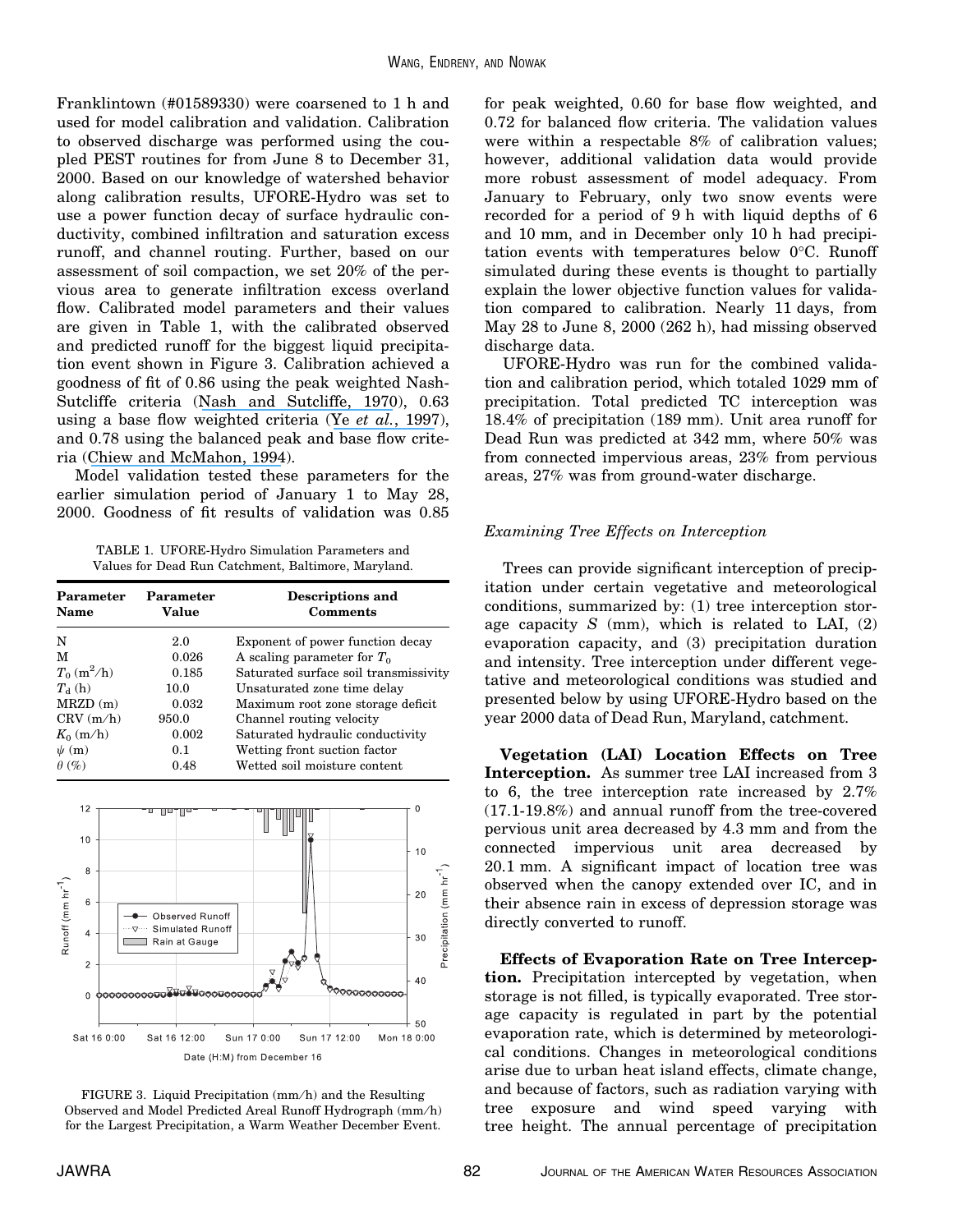| <b>Storm Period (2000)</b>        | Total<br>Precipitation (mm) | Total<br>Interception (mm) | Interception<br>(%) |
|-----------------------------------|-----------------------------|----------------------------|---------------------|
| July 14, 18:00-July 15, 17:00     | 18.0 (three storms)         | 3.4                        | 18.9                |
| July 31, 22:00-August 1, 21:00    | 7.1 (three storms)          | 2.9                        | 40.8                |
| August 27, 06:00-August 28, 05:00 | $50.3$ (one storm)          | 1.8                        | 3.6                 |

TABLE 2. Model Predicted Interception, and Its Percentage of Precipitation, for Three Separate Storms Observed in Dead Run.

intercepted by the TC increased from current 18.4- 24.6% by doubling the potential evaporation rate for free water in TCs. Doubling the potential evaporation rate may not double the actual evaporation rate if the amount of precipitation intercepted on the TC is less than the potential evaporation capacity.

Effects of Precipitation Type on Tree Interception. Canopy cover had different interception effects with different storm types. UFORE-Hydro was used to examine how three different intensities and durations of precipitation affected interception, each with the same potential evaporation (see Table 2). The potential evaporation for each storm period was 10 mm, and LAI values were all the same maximum value such that the only factor affects interception was precipitation type (intensity and duration). While tree interception across the three periods varied between 1.8 and 3.4 mm, the percentage of total precipitation intercepted was 3.6, 18.9 and 40.8%, where the lowest percent occurred during the highest intensity single storm event. The period with the greatest relative interception was during the lowest intensity with three scattered storm events. Hydrological models using daily timestep cannot distinguish among such interception differences which may impact runoff predication and water quality evaluation under certain conditions.

### Tree Effects on Runoff Generation

Increasing tree cover over the pervious area from the current 12% to a possible 40%, by replacing bare soil and short vegetation, reduced total unit area runoff by 2.6%. A greater impact on runoff reduction was achieved working with the IC, which was 30% of catchment area. Total runoff decreased by 3.4% when trees over IC were increased from the current 5% to a possible 40%, or 12% of catchment area. These reductions are relatively slight, however, compared with pre-development runoff volumes. UFORE-Hydro will be further refined to simulate tree-based best management practices, such as bioretention basins (USEPA, 1999), that intercept and recharge larger runoff volumes. Trees over impervious areas reduce the frequency and magnitude of pollutant wash-off phenomenon many cities are trying to control

(WEF⁄ASCE, 1998). UFORE-Hydro has a water quality event mean concentration algorithm that simulates these runoff-pollutant loading relationships.

## Effects of Tree and Impervious Cover on Runoff Generation

UFORE-Hydro also simulated increases in impervious area to examine impacts on runoff, and general trends are shown in Figure 4. Doubling IC from 30 to 60%, by replacing bare soil and short vegetation classes with IC in the model, doubled the impervious runoff, increased total runoff by 33%, reduced pervious runoff by 53%, and reduced base flow by 17%. Such land cover change analysis is typical for urban planners, and is typically conducted with Curve Number-based models [\(Chin, 2000\).](https://www.researchgate.net/publication/49180438_Water_Resources_Engineering?el=1_x_8&enrichId=rgreq-7249736cdd7635b4cfbf9779bd15ace4-XXX&enrichSource=Y292ZXJQYWdlOzIyNzUxMDU2NjtBUzoxMDI2MDczMTM5NjUwNjFAMTQwMTQ3NDg5ODMwNw==)

As urban growth often alters both tree and IC simultaneously, three scenarios with different land cover conditions were simulated. The base case was the existing conditions. The first change scenario reduced pervious tree cover from 12.0 to 6.0% and replaced it with connected impervious area with no trees. The second change scenario doubled pervious tree cover from 12.0 to 24.0% in bare soil and short



FIGURE 4. Model Predicted Impact of Increasing Watershed Impervious Area (%) on Changes in Runoff From the Whole Watershed, Runoff From Impervious Areas, Runoff From Pervious Areas, and Watershed Base Flow. Impervious area was simulated as 65% directly connected.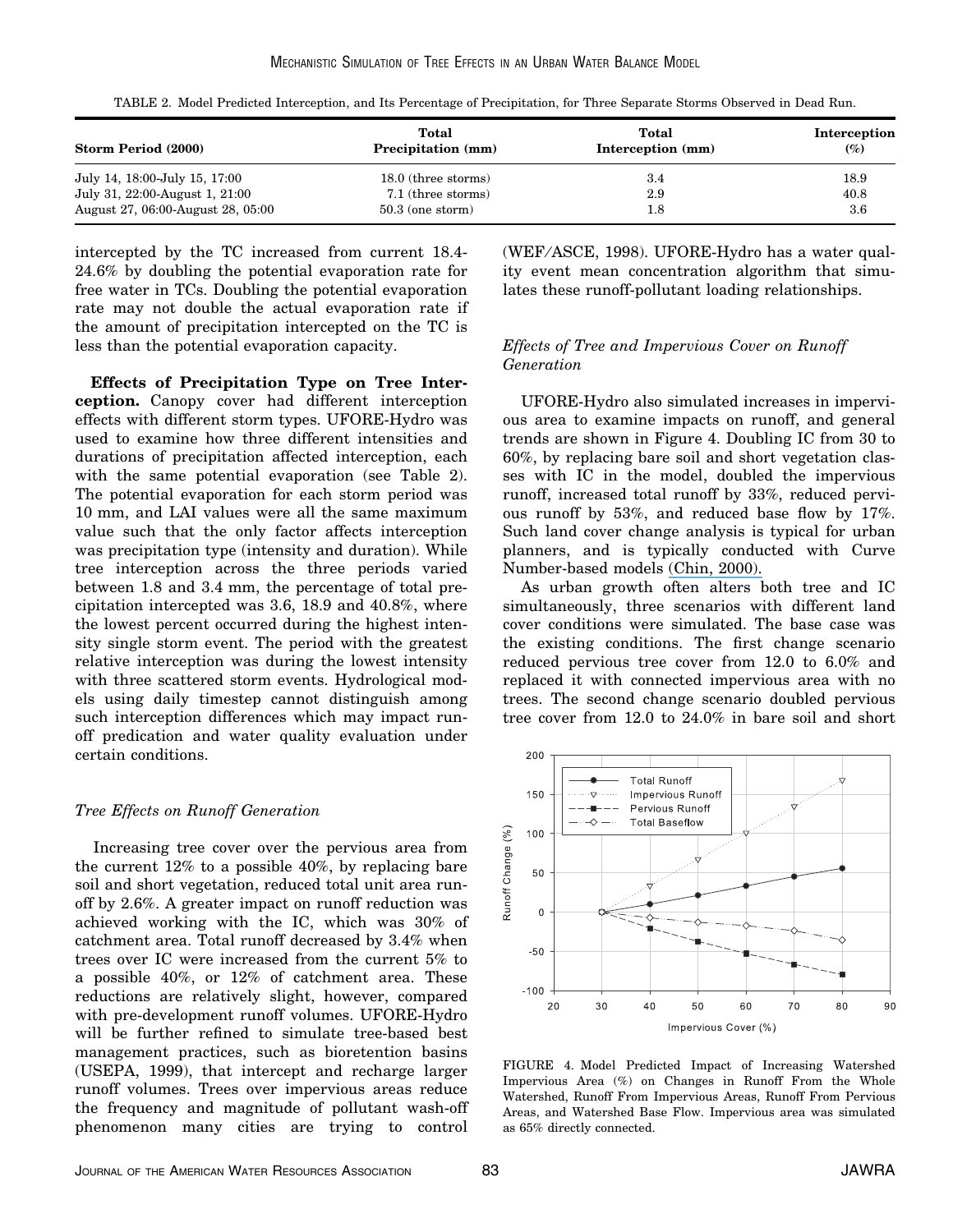vegetation areas, and increased impervious area covered by trees from 5 to 20%. In Scenario 1, with increased IC, total annual runoff increased by 10%  $(\sim 500,000 \; \text{m}^3 \; \text{yr}^{-1})$ , while in Scenario 2, with increased tree cover, annual runoff decreased by 3%  $(\sim)140,000 \text{ m}^3 \text{ yr}^{-1}$ ). In addition to volumetric changes, UFORE-Hydro simulated a 12% lower peak discharge for Scenario 2 as compared with Scenario 1.

### **CONCLUSIONS**

UFORE-Hydro was developed to incorporate process-based water balance equations into an urban forest effects model developed by the USDA Forest Service. The model provides a research and management tool for urban foresters considering water balance impacts across a growing season or a single precipitation event. It is an object-oriented, physical-based model with topographically delineated similar units that simulates interception, depression storage, evapotranspiration, infiltration, and runoff processes. Model inputs are land cover data, elevation data, meteorological data, and nine soil and runoff parameter values, many satisfied using optional default values or constrained-calibration values.

UFORE-Hydro presents a unique simulation scheme linking together trusted algorithms and some modified and tested algorithms, with TCs simulated over pervious and impervious surfaces. Vegetation interception is simulated using a modified Rutter algorithm to incorporate sparse vegetation, seasonal adjustments to leaf area, and simplify parameter inputs. Depression storage is provided in impervious areas, and surface runoff either flows along connected impervious areas or by infiltration excess or saturation excess runoff in pervious areas. Potential evaporation is set by the Penman Monteith method with actual evaporation constrained by available water resistances, and allocated between tree and SC intercepted water, and soil evaporation and transpiration. Subsurface flow uses the TOP-MODEL theory, and channel routing is performed with an optional area-time algorithm. An automated Parameter ESTimation (PEST) has been coupled with UFORE-Hydro to facilitate calibration to observed discharge values. UFORE-Hydro functionality in predicting the urban water balance, and its ability to examine tree management scenarios, was demonstrated for Dead Run in Baltimore. Testing UFORE-Hydro for longer simulation periods and additional watersheds, mostly draining to the Chesapeake Bay, is underway.

#### ACKNOWLEDGMENTS

The authors thank USDA Forest Service personnel Bob Hoehn, Gordon Heisler, Jeff Walton and Daniel Crane for their assistance with data processing for the UFORE-Hydro model development.

#### LITERATURE CITED

- [Ambroise, B., K. Beven, and J. Freer, 1996. Towards a Generaliza](https://www.researchgate.net/publication/248807743_Toward_a_Generalization_of_the_TOPMODEL_Concepts_Topographic_Indices_of_Hydrological_Similarity?el=1_x_8&enrichId=rgreq-7249736cdd7635b4cfbf9779bd15ace4-XXX&enrichSource=Y292ZXJQYWdlOzIyNzUxMDU2NjtBUzoxMDI2MDczMTM5NjUwNjFAMTQwMTQ3NDg5ODMwNw==)[tion of the TOPMODEL Concepts: Topographic Indices of Hydro](https://www.researchgate.net/publication/248807743_Toward_a_Generalization_of_the_TOPMODEL_Concepts_Topographic_Indices_of_Hydrological_Similarity?el=1_x_8&enrichId=rgreq-7249736cdd7635b4cfbf9779bd15ace4-XXX&enrichSource=Y292ZXJQYWdlOzIyNzUxMDU2NjtBUzoxMDI2MDczMTM5NjUwNjFAMTQwMTQ3NDg5ODMwNw==)[logical Similarity. Water Resources Research 32\(7\):2135-2145.](https://www.researchgate.net/publication/248807743_Toward_a_Generalization_of_the_TOPMODEL_Concepts_Topographic_Indices_of_Hydrological_Similarity?el=1_x_8&enrichId=rgreq-7249736cdd7635b4cfbf9779bd15ace4-XXX&enrichSource=Y292ZXJQYWdlOzIyNzUxMDU2NjtBUzoxMDI2MDczMTM5NjUwNjFAMTQwMTQ3NDg5ODMwNw==)
- Arnold, J.G., R. Srinivasan, R.S. Muttiah, and J.R. Williams, 1998. Large Area Hydrologic Modelling and Assessment, Part I: Model Development. Journal of the American Water Resources Association 34:73.
- [Aston, A.R., 1979. Rainfall Interception by Eight Small Trees. Jour](https://www.researchgate.net/publication/222748000_Rainfall_Interception_by_Eight_Small_Trees?el=1_x_8&enrichId=rgreq-7249736cdd7635b4cfbf9779bd15ace4-XXX&enrichSource=Y292ZXJQYWdlOzIyNzUxMDU2NjtBUzoxMDI2MDczMTM5NjUwNjFAMTQwMTQ3NDg5ODMwNw==)[nal of Hydrology 42:383.](https://www.researchgate.net/publication/222748000_Rainfall_Interception_by_Eight_Small_Trees?el=1_x_8&enrichId=rgreq-7249736cdd7635b4cfbf9779bd15ace4-XXX&enrichSource=Y292ZXJQYWdlOzIyNzUxMDU2NjtBUzoxMDI2MDczMTM5NjUwNjFAMTQwMTQ3NDg5ODMwNw==)
- [Beven, K., 1984. Infiltration Into a Class of Vertically Non-Uniform](https://www.researchgate.net/publication/233036018_Infiltration_Into_a_Class_of_Vertically_Non-Uniform_Soils?el=1_x_8&enrichId=rgreq-7249736cdd7635b4cfbf9779bd15ace4-XXX&enrichSource=Y292ZXJQYWdlOzIyNzUxMDU2NjtBUzoxMDI2MDczMTM5NjUwNjFAMTQwMTQ3NDg5ODMwNw==) [Soils. Hydrological Sciences Journal 29:425.](https://www.researchgate.net/publication/233036018_Infiltration_Into_a_Class_of_Vertically_Non-Uniform_Soils?el=1_x_8&enrichId=rgreq-7249736cdd7635b4cfbf9779bd15ace4-XXX&enrichSource=Y292ZXJQYWdlOzIyNzUxMDU2NjtBUzoxMDI2MDczMTM5NjUwNjFAMTQwMTQ3NDg5ODMwNw==)
- [Beven, K., and J. Kirkby, 1979. A Physically Based, Variable Con](https://www.researchgate.net/publication/200472220_A_Physically_Based_Variable_Contributing_Area_Model_of_Basin_Hydrology?el=1_x_8&enrichId=rgreq-7249736cdd7635b4cfbf9779bd15ace4-XXX&enrichSource=Y292ZXJQYWdlOzIyNzUxMDU2NjtBUzoxMDI2MDczMTM5NjUwNjFAMTQwMTQ3NDg5ODMwNw==)[tributing Area Model of Basin Hydrology. Hydrological Sciences](https://www.researchgate.net/publication/200472220_A_Physically_Based_Variable_Contributing_Area_Model_of_Basin_Hydrology?el=1_x_8&enrichId=rgreq-7249736cdd7635b4cfbf9779bd15ace4-XXX&enrichSource=Y292ZXJQYWdlOzIyNzUxMDU2NjtBUzoxMDI2MDczMTM5NjUwNjFAMTQwMTQ3NDg5ODMwNw==) [Bulletin 24\(1\):43.](https://www.researchgate.net/publication/200472220_A_Physically_Based_Variable_Contributing_Area_Model_of_Basin_Hydrology?el=1_x_8&enrichId=rgreq-7249736cdd7635b4cfbf9779bd15ace4-XXX&enrichSource=Y292ZXJQYWdlOzIyNzUxMDU2NjtBUzoxMDI2MDczMTM5NjUwNjFAMTQwMTQ3NDg5ODMwNw==)
- Beven, K., R. Lamb, P. Quinn, R. Romanowics, and J. Freer, 1995. TOPMODEL. In: Computer Models of Watershed Hydrology, V.P. Singh (Editor). Water Resources Publications, Colorado, pp. 627-688.
- [Bicknell, B.R., J.C. Imhoff, J.L. Little, A.S. Donigian, and](https://www.researchgate.net/publication/244059754_Hydrological_Simulation_Program_-_FORTRAN_User) [R.C. Johanson, 1993. Hydrological Simulation Program –](https://www.researchgate.net/publication/244059754_Hydrological_Simulation_Program_-_FORTRAN_User) [Fortran \(HSPF\): User's Manual. Release 10. USEPA. EPA-600/](https://www.researchgate.net/publication/244059754_Hydrological_Simulation_Program_-_FORTRAN_User) [R-93/174, Athens, Georgia.](https://www.researchgate.net/publication/244059754_Hydrological_Simulation_Program_-_FORTRAN_User)
- [Brede, A.D. and J.M. Duich, 1984. Initial Mowing of Kentucky](https://www.researchgate.net/publication/250099300_Initial_Mowing_of_Kentucky_Bluegrass-Perennial_Ryegrass_Seeding_Turf_Mixtures?el=1_x_8&enrichId=rgreq-7249736cdd7635b4cfbf9779bd15ace4-XXX&enrichSource=Y292ZXJQYWdlOzIyNzUxMDU2NjtBUzoxMDI2MDczMTM5NjUwNjFAMTQwMTQ3NDg5ODMwNw==) [Bluegrass-Perennial Ryegrass Seeding Turf Mixtures. Agron](https://www.researchgate.net/publication/250099300_Initial_Mowing_of_Kentucky_Bluegrass-Perennial_Ryegrass_Seeding_Turf_Mixtures?el=1_x_8&enrichId=rgreq-7249736cdd7635b4cfbf9779bd15ace4-XXX&enrichSource=Y292ZXJQYWdlOzIyNzUxMDU2NjtBUzoxMDI2MDczMTM5NjUwNjFAMTQwMTQ3NDg5ODMwNw==)[omy Journal 76\(5\):711.](https://www.researchgate.net/publication/250099300_Initial_Mowing_of_Kentucky_Bluegrass-Perennial_Ryegrass_Seeding_Turf_Mixtures?el=1_x_8&enrichId=rgreq-7249736cdd7635b4cfbf9779bd15ace4-XXX&enrichSource=Y292ZXJQYWdlOzIyNzUxMDU2NjtBUzoxMDI2MDczMTM5NjUwNjFAMTQwMTQ3NDg5ODMwNw==)
- Butler, D. and J.W. Davies, 2000. Urban Drainage. E & FN Spon, New York, p. 489
- [Calder, I.R., 1986. A Stochastic Model of Rainfall Interception.](https://www.researchgate.net/publication/222126713_A_Stochastic_Model_of_Rainfall_Interception?el=1_x_8&enrichId=rgreq-7249736cdd7635b4cfbf9779bd15ace4-XXX&enrichSource=Y292ZXJQYWdlOzIyNzUxMDU2NjtBUzoxMDI2MDczMTM5NjUwNjFAMTQwMTQ3NDg5ODMwNw==) [Journal of Hydrology 89:65.](https://www.researchgate.net/publication/222126713_A_Stochastic_Model_of_Rainfall_Interception?el=1_x_8&enrichId=rgreq-7249736cdd7635b4cfbf9779bd15ace4-XXX&enrichSource=Y292ZXJQYWdlOzIyNzUxMDU2NjtBUzoxMDI2MDczMTM5NjUwNjFAMTQwMTQ3NDg5ODMwNw==)
- [Chiew, F.H.S. and T. McMahon, 1994. Application of the Daily](https://www.researchgate.net/publication/223646550_Application_of_the_daily_rainfall-runoff_model_MODHYDROLOG_to_28_Australian_catchments?el=1_x_8&enrichId=rgreq-7249736cdd7635b4cfbf9779bd15ace4-XXX&enrichSource=Y292ZXJQYWdlOzIyNzUxMDU2NjtBUzoxMDI2MDczMTM5NjUwNjFAMTQwMTQ3NDg5ODMwNw==) [Rainfall-Runoff Model MODHYDROLOG to 28 Australian](https://www.researchgate.net/publication/223646550_Application_of_the_daily_rainfall-runoff_model_MODHYDROLOG_to_28_Australian_catchments?el=1_x_8&enrichId=rgreq-7249736cdd7635b4cfbf9779bd15ace4-XXX&enrichSource=Y292ZXJQYWdlOzIyNzUxMDU2NjtBUzoxMDI2MDczMTM5NjUwNjFAMTQwMTQ3NDg5ODMwNw==) [Catchments. Journal of Hydrology 153:383.](https://www.researchgate.net/publication/223646550_Application_of_the_daily_rainfall-runoff_model_MODHYDROLOG_to_28_Australian_catchments?el=1_x_8&enrichId=rgreq-7249736cdd7635b4cfbf9779bd15ace4-XXX&enrichSource=Y292ZXJQYWdlOzIyNzUxMDU2NjtBUzoxMDI2MDczMTM5NjUwNjFAMTQwMTQ3NDg5ODMwNw==)
- Chin, D.A., 2000. Water Resources Engineering. Prentice-Hall, Upper Saddle River, New Jersey.
- [Deardorff, J.W., 1978. Efficient Prediction of Ground Surface Tem](https://www.researchgate.net/publication/200472212_Efficient_Prediction_of_Ground_Surface_Temperature_and_Moisture_With_Inclusion_of_a_Layer_of_Vegetation?el=1_x_8&enrichId=rgreq-7249736cdd7635b4cfbf9779bd15ace4-XXX&enrichSource=Y292ZXJQYWdlOzIyNzUxMDU2NjtBUzoxMDI2MDczMTM5NjUwNjFAMTQwMTQ3NDg5ODMwNw==)[perature and Moisture With Inclusion of a Layer of Vegetation.](https://www.researchgate.net/publication/200472212_Efficient_Prediction_of_Ground_Surface_Temperature_and_Moisture_With_Inclusion_of_a_Layer_of_Vegetation?el=1_x_8&enrichId=rgreq-7249736cdd7635b4cfbf9779bd15ace4-XXX&enrichSource=Y292ZXJQYWdlOzIyNzUxMDU2NjtBUzoxMDI2MDczMTM5NjUwNjFAMTQwMTQ3NDg5ODMwNw==) [Journal of Geophysical Research 83:889.](https://www.researchgate.net/publication/200472212_Efficient_Prediction_of_Ground_Surface_Temperature_and_Moisture_With_Inclusion_of_a_Layer_of_Vegetation?el=1_x_8&enrichId=rgreq-7249736cdd7635b4cfbf9779bd15ace4-XXX&enrichSource=Y292ZXJQYWdlOzIyNzUxMDU2NjtBUzoxMDI2MDczMTM5NjUwNjFAMTQwMTQ3NDg5ODMwNw==)
- Dickinson, R.E., 1984. Modeling Evatranspiration for Three-Dimensional Global Climate Models. Climate Processes and Climate Sensitivity, Geophysical Monograph Series 29:58.
- van Dijk, A.I.J.M. and L.A. Bruijnzeel, 2001. Modeling Rainfall Interception by Vegetation of Variable Density Using an Adapted Analytical Model. Part 1. Journal of Hydrology 247:230.
- Doherty, J., 2001a. PEST-ASP User's Manual. Watermark Numerical Computing, Brisbane, Australia.
- Doherty, J., 2001b. PEST Surface Water Utilities User's Manual. Watermark Numerical Computing, Brisbane, Australia.
- [Eltahir, E.A. and R.L. Bras, 1993. A Description of Rainfall Inter](https://www.researchgate.net/publication/23899488_A_Description_of_Rainfall_Interception_Over_Large_Areas?el=1_x_8&enrichId=rgreq-7249736cdd7635b4cfbf9779bd15ace4-XXX&enrichSource=Y292ZXJQYWdlOzIyNzUxMDU2NjtBUzoxMDI2MDczMTM5NjUwNjFAMTQwMTQ3NDg5ODMwNw==)[ception Over Large Areas. Journal of Climate 6:1002.](https://www.researchgate.net/publication/23899488_A_Description_of_Rainfall_Interception_Over_Large_Areas?el=1_x_8&enrichId=rgreq-7249736cdd7635b4cfbf9779bd15ace4-XXX&enrichSource=Y292ZXJQYWdlOzIyNzUxMDU2NjtBUzoxMDI2MDczMTM5NjUwNjFAMTQwMTQ3NDg5ODMwNw==)
- [Endreny, T.A., 2005. Land Use and Land Cover Effects on Runoff](https://www.researchgate.net/publication/229749876_Land_Use_and_Land_Cover_Effects_on_Runoff_Processes_Urban_and_Suburban_Development?el=1_x_8&enrichId=rgreq-7249736cdd7635b4cfbf9779bd15ace4-XXX&enrichSource=Y292ZXJQYWdlOzIyNzUxMDU2NjtBUzoxMDI2MDczMTM5NjUwNjFAMTQwMTQ3NDg5ODMwNw==) [Processes: Urban and Suburban Development.](https://www.researchgate.net/publication/229749876_Land_Use_and_Land_Cover_Effects_on_Runoff_Processes_Urban_and_Suburban_Development?el=1_x_8&enrichId=rgreq-7249736cdd7635b4cfbf9779bd15ace4-XXX&enrichSource=Y292ZXJQYWdlOzIyNzUxMDU2NjtBUzoxMDI2MDczMTM5NjUwNjFAMTQwMTQ3NDg5ODMwNw==) In: Encyclopedia [of Hydrological Sciences, M.G. Anderson \(Editor\). Wiley,](https://www.researchgate.net/publication/229749876_Land_Use_and_Land_Cover_Effects_on_Runoff_Processes_Urban_and_Suburban_Development?el=1_x_8&enrichId=rgreq-7249736cdd7635b4cfbf9779bd15ace4-XXX&enrichSource=Y292ZXJQYWdlOzIyNzUxMDU2NjtBUzoxMDI2MDczMTM5NjUwNjFAMTQwMTQ3NDg5ODMwNw==) [Chichester, United Kingdom, pp. 1775-1804.](https://www.researchgate.net/publication/229749876_Land_Use_and_Land_Cover_Effects_on_Runoff_Processes_Urban_and_Suburban_Development?el=1_x_8&enrichId=rgreq-7249736cdd7635b4cfbf9779bd15ace4-XXX&enrichSource=Y292ZXJQYWdlOzIyNzUxMDU2NjtBUzoxMDI2MDczMTM5NjUwNjFAMTQwMTQ3NDg5ODMwNw==)
- [Gash, J.H.C., C.R. Lloyd and G. Lachaud, 1995. Estimating Sparse](https://www.researchgate.net/publication/51997217_Estimating_Sparse_Rainfall_Interception_With_an_Analytical_Mode?el=1_x_8&enrichId=rgreq-7249736cdd7635b4cfbf9779bd15ace4-XXX&enrichSource=Y292ZXJQYWdlOzIyNzUxMDU2NjtBUzoxMDI2MDczMTM5NjUwNjFAMTQwMTQ3NDg5ODMwNw==) [Rainfall Interception With an Analytical Mode. Journal of](https://www.researchgate.net/publication/51997217_Estimating_Sparse_Rainfall_Interception_With_an_Analytical_Mode?el=1_x_8&enrichId=rgreq-7249736cdd7635b4cfbf9779bd15ace4-XXX&enrichSource=Y292ZXJQYWdlOzIyNzUxMDU2NjtBUzoxMDI2MDczMTM5NjUwNjFAMTQwMTQ3NDg5ODMwNw==) [Hydrology 170:79.](https://www.researchgate.net/publication/51997217_Estimating_Sparse_Rainfall_Interception_With_an_Analytical_Mode?el=1_x_8&enrichId=rgreq-7249736cdd7635b4cfbf9779bd15ace4-XXX&enrichSource=Y292ZXJQYWdlOzIyNzUxMDU2NjtBUzoxMDI2MDczMTM5NjUwNjFAMTQwMTQ3NDg5ODMwNw==)